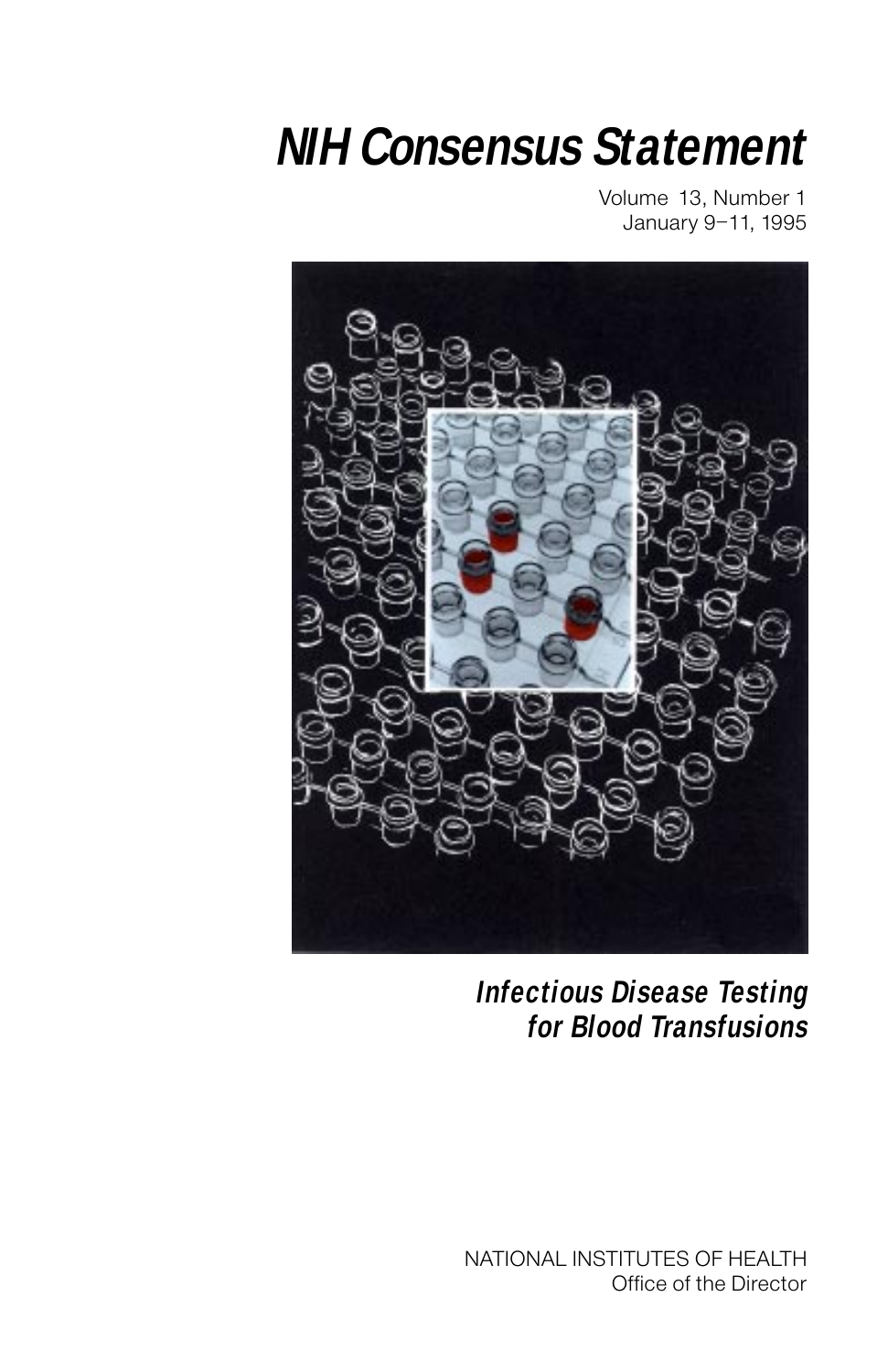### **About The NIH Consensus Development Program**

NIH Consensus Development Conferences are convened to evaluate available scientific information and resolve safety and efficacy issues related to a biomedical technology. The resultant NIH Consensus Statements are intended to advance understanding of the technology or issue in question and to be useful to health professionals and the public.

NIH Consensus Statements are prepared by a nonadvocate, non-Federal panel of experts, based on (1) presentations by investigators working in areas relevant to the consensus questions during a 2-day public session, (2) questions and statements from conference attendees during open discussion periods that are part of the public session, and (3) closed deliberations by the panel during the remainder of the second day and morning of the third. This statement is an independent report of the panel and is not a policy statement of the NIH or the Federal Government.

Free copies of this statement and bibliographies prepared by the National Library of Medicine are available from the NIH Consensus Program Information Service at 1-800 NIH-OMAR (644-6627) or from the Office of Medical Applications of Research, National Institutes of Health, Federal Building, Room 618, 7550 Wisconsin Avenue MSC9120, Bethesda, MD 20892-9120.

### **Reference Information**

For making bibliographic reference to this Consensus Statement, it is recommended that the following format be used, with or without source abbreviations, but without authorship attribution:

Infectious Disease Testing for Blood Transfusions. NIH Consens Statement 1995 Jan 9–11; 13(1): 1–27.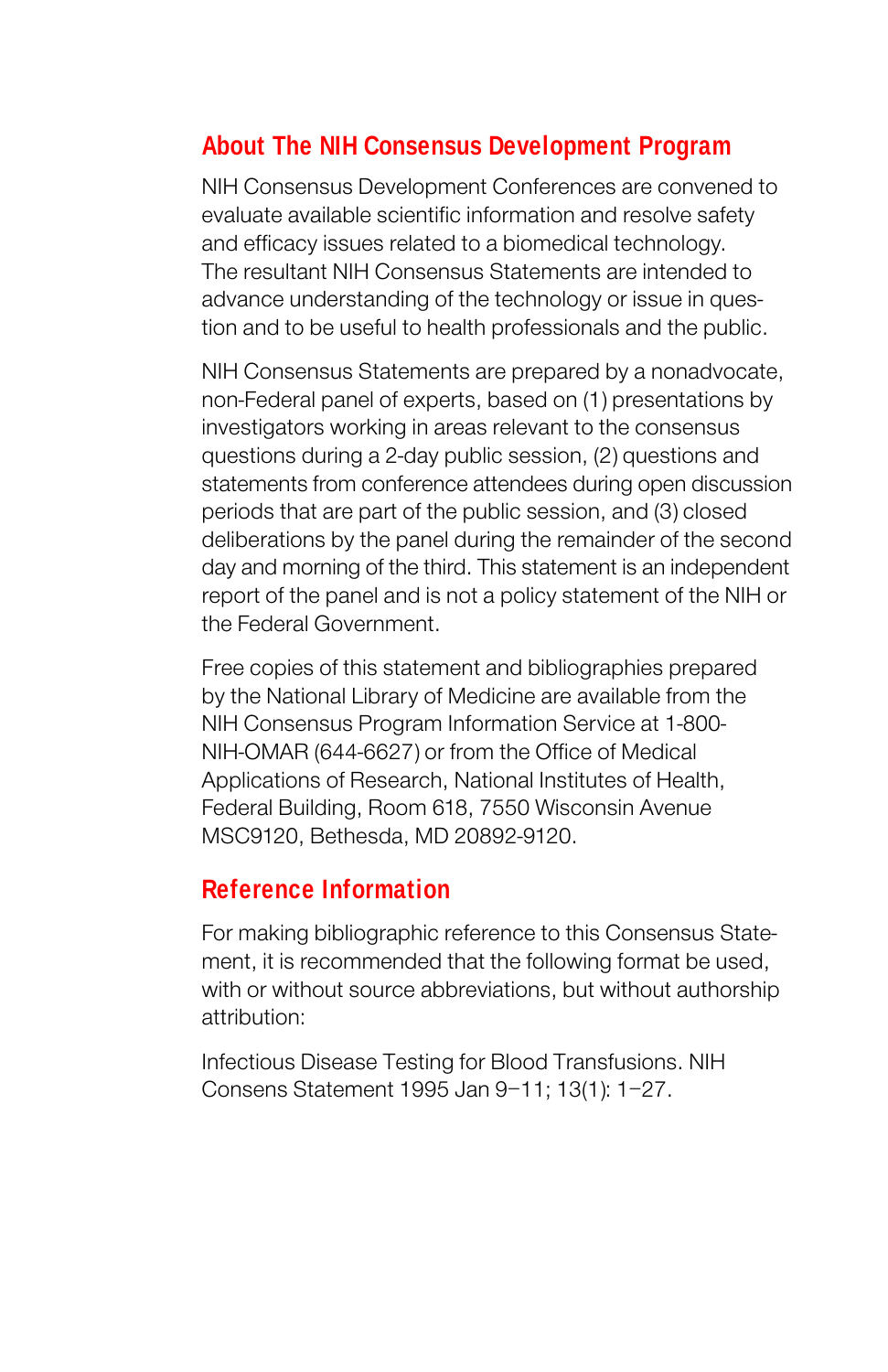

**Infectious Disease Testing for Blood Transfusions** 

This statement reflects the panel's assessment of medical knowledge available at the time the statement was written. Thus, it provides a "snapshot in time" of the state of knowledge on the conference topic. When reading the statement, keep in mind that new knowledge is inevitably accumulating through medical research.

> NATIONAL INSTITUTES OF HEALTH Office of the Director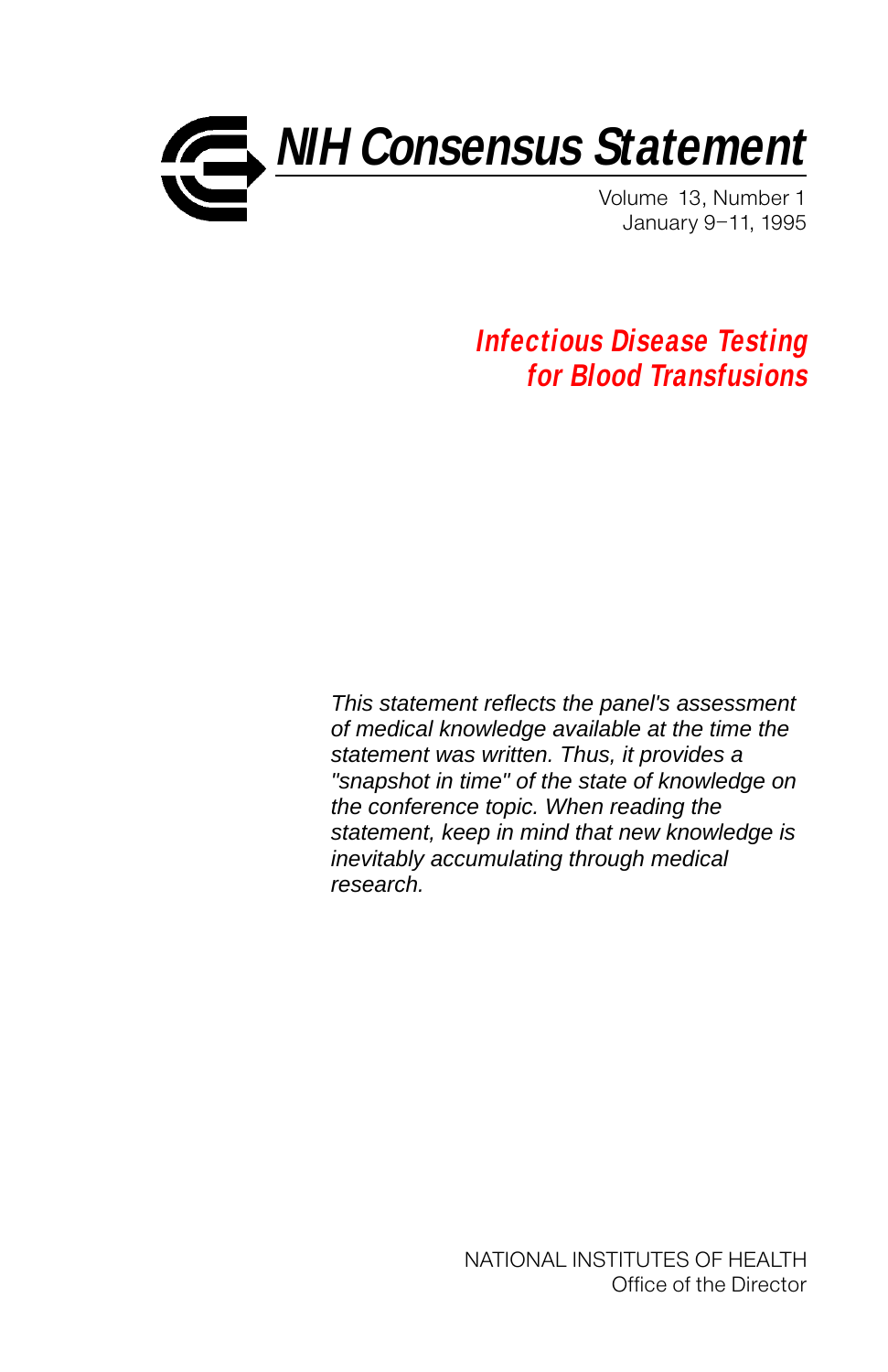# **Abstract**

**Objective.** To provide physicians and other transfusion medicine professionals with a current consensus on infectious disease testing for blood transfusions.

**Participants.** A non-Federal, nonadvocate, 12-member consensus panel representing the fields of hematology, infectious disease, transfusion medicine, epidemiology, and biostatistics and a public representative. In addition, 23 experts in hematology, cardiology, transfusion medicine, infectious disease, and epidemiology presented data to the consensus panel and a conference audience of 450.

**Evidence.** The literature was searched through Medline and an extensive bibliography of references was provided to the panel and the conference audience. Experts prepared abstracts with relevant citations from the literature. Scientific evidence was given precedence over clinical anecdotal experience.

**Consensus.** The panel, answering predefined consensus questions, developed their conclusions based on the scientific evidence presented in open forum and the scientific literature.

**Consensus Statement.** The panel composed a draft statement that was read in its entirety and circulated to the experts and the audience for comment. Thereafter, the panel resolved conflicting recommendations and released a revised statement at the end of the conference. The panel finalized the revisions within a few weeks after the conference.

**Conclusions.** The serum alanine aminotransferase test should be discontinued as a surrogate marker for blood donors likely to transmit posttransfusion non-A, non-B hepatitis infection since specific hepatitis C anti-body testing has eliminated more than 85 percent of these cases. Anti-hepatitis B core antigen testing should continue as it may prevent some cases of posttransfusion hepatitis B; it also may act as a surrogate marker for HIV infection in donors and may prevent a small number of cases of transfusion-transmitted HIV infection. Syphilis testing should continue until adequate data can determine its effect on the rarity of transfusion-transmitted syphilis. Vigilant public health surveillance is critical in responding to emerging infectious disease threats to the blood supply.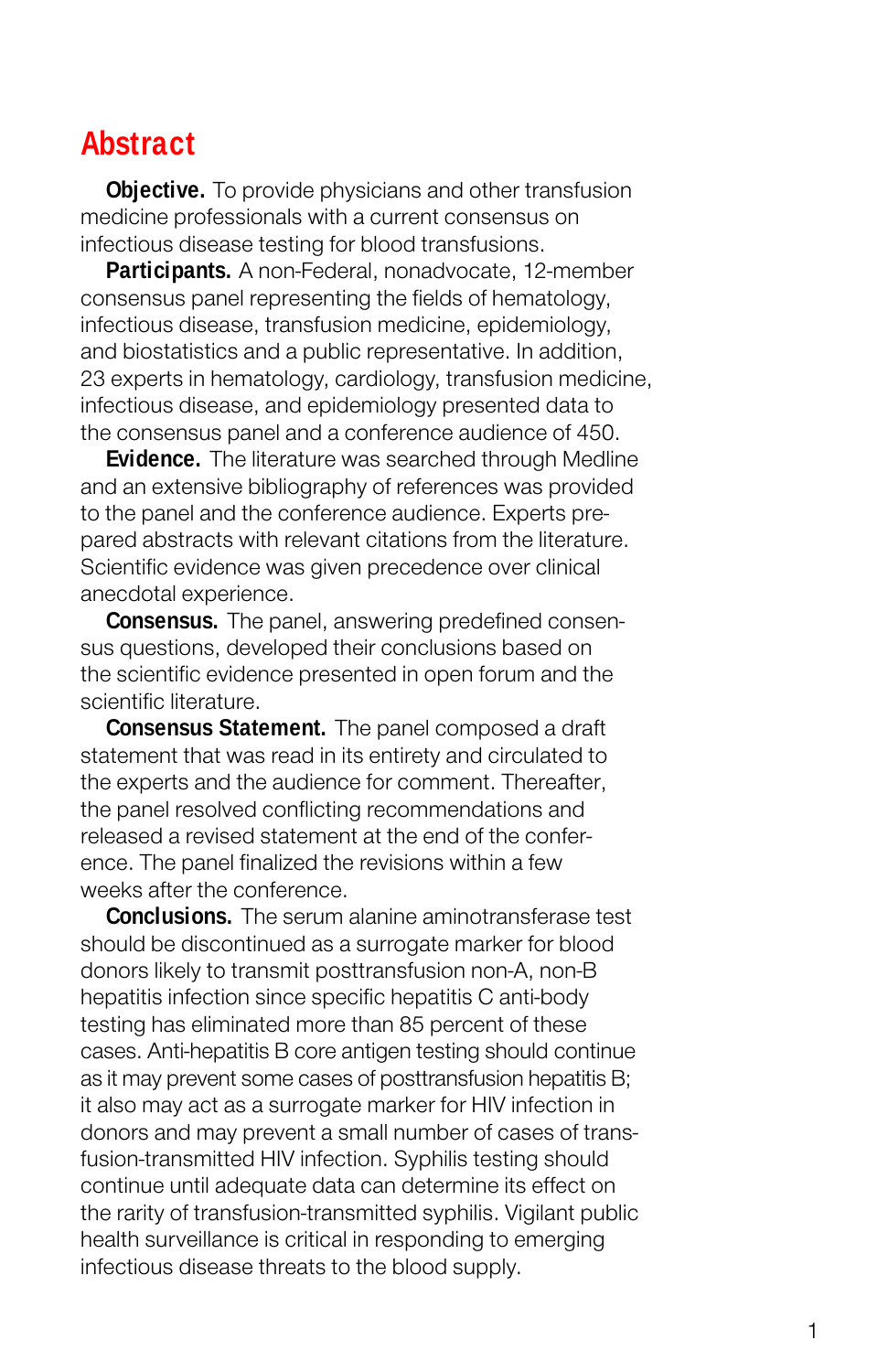# **Introduction**

The United States has had an organized national blood collection system for 50 years. During this time, testing has been either mandated, recommended by regulatory authorities, or adopted voluntarily so as to make blood transfusions as safe as possible. Various strategies have been used during the past decade to exclude unsafe units from transfusion. These methods, which incorporate systems to ensure donor confidentiality, include refining and expanding the scope of the medical history, identifying behavior associated with high risk, and increased testing of donated blood. In the last 10 years alone, blood collection agencies have implemented five new tests applied to all donated blood: human immunodeficiency virus (HIV 1 and 2) antibodies, hepatitis B core antibody (anti-HBc); serum alanine aminotransferase (ALT), antibodies to human T-cell lymphotropic virus (HTLV I/II), and, most recently, antibodies to hepatitis C virus (HCV). At the time these tests were introduced, some were indirect tests, or "surrogates," whereas others were specific for a particular infection. These actions have been extremely effective, and today the nation's blood supply is safer than ever.

The continuing contribution of some of these tests to the safety of blood transfusions is uncertain. The epidemiology of a disease may change with time, as may immunization status and other factors, so that the optimum combination of donor screening tests is also likely to change. Now that more specific assays are available, the continuing need for certain surrogate assays has been questioned. Both ALT and anti-HBc were introduced as surrogates for an infection that is now subject to more specific testing. Both of these nonspecific tests have a low positive predictive value with frequent false positive results. This leads to disposal of blood from normal donors and to deferral of the donors from future donation. False positive values not only contribute to the present blood shortage but also result in emotional, psychological, and financial costs to the donor. Another test, the serological test for syphilis (STS), was introduced to protect against transfusion-transmitted syphilis; at the present time it is retained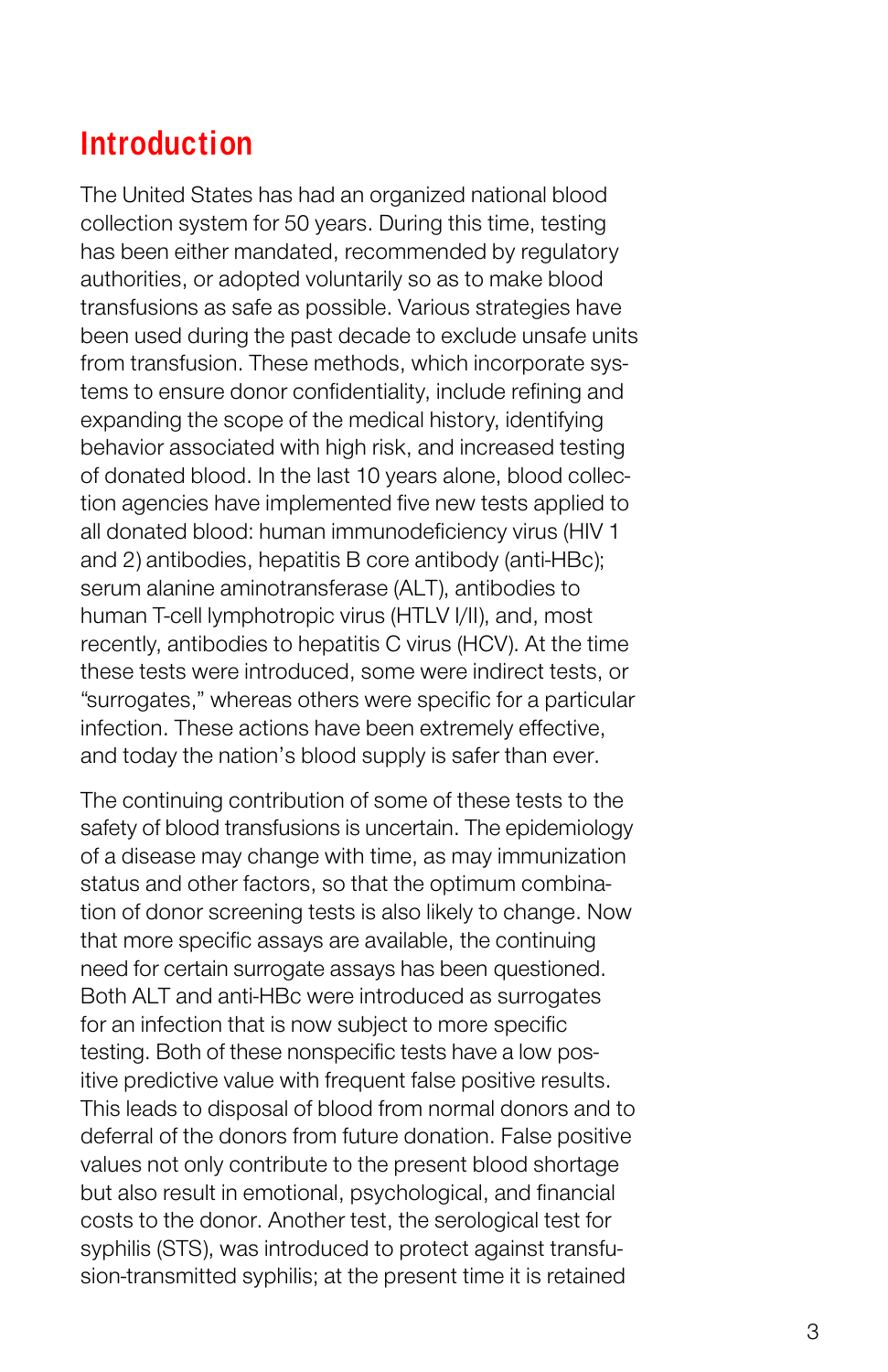primarily as a sign of risky behavior rather than as evidence for infection. STS, too, has a substantial false positive rate, leading to discarding blood and rejecting the donor with resultant distress. Moreover, the costs of these tests may make blood processing and blood transfusions needlessly more expensive.

To maintain the safety of blood transfusion, it is also important to be alert to the possible introduction of new infectious diseases that may be blood-borne and therefore a hazard of transfusion. Thus, whereas one aim is to eliminate tests that are no longer useful, it is equally important to introduce whatever new screening procedures may be necessary to maximize the safety of blood transfusions. An example of such a challenge is the possibility of Chagas disease in donors. Because of immigration from Mexico, South America, and Central America and reports of several cases of Chagas disease resulting from transfusions, testing of donors for T. cruzi infection is now being considered by many blood banks. No general plans are in place, however, to deal with the introduction of infectious agents that might threaten the safety of the blood supply.

The purpose of this consensus conference was twofold: (1) to evaluate the need for continued use of ALT, anti-HBc, and STS tests in volunteer blood donors and (2) to develop a proposal for determining mechanisms to cope with the introduction into the community of an infectious agent that might threaten the blood supply.

To address these issues, the National Heart, Lung, and Blood Institute, together with the Office of Medical Applications of Research of the National Institutes of Health, convened a Consensus Development Conference on Infectious Disease Testing for Blood Transfusions. The conference was cosponsored by the Transfusion Branch of the NIH Clinical Center and the National Institute of Allergy and Infectious Disease.

After 1<sup>1</sup>/2 days of presentations and audience discussion, an independent, non-Federal consensus panel composed of specialists and generalists from medical and other related scientific disciplines considered the evidence and formulated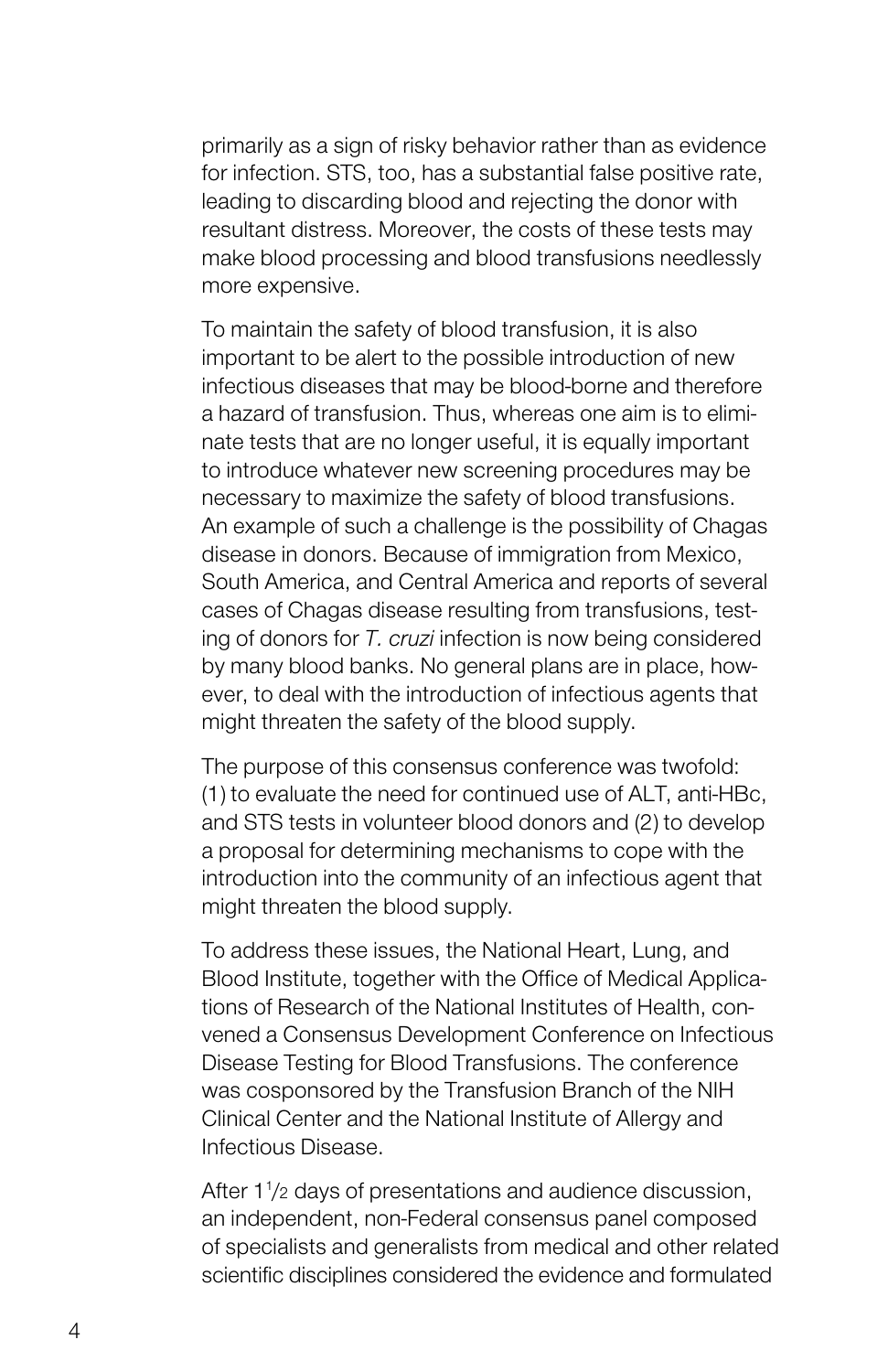this consensus statement in response to the following four previously stated questions:

- **•** To what extent does the alanine aminotransferase test contribute to transfusion safety? Should its use as in current practice continue or should its use be modified?
- To what extent do tests for hepatitis B core antibody and for syphilis contribute to transfusion safety? Should their use as in current practice continue or should their use be modified?
- To manage potential threats to transfusion safety from emerging infectious diseases, what are the appropriate ways to identify important diseases, to change blood donor screening practices, and to introduce new laboratory tests?
- What are the highest priorities for research to improve transfusion safety by reducing the transmission of infectious disease?

### **Background for the Role of ALT and Anti-HBc Testing**

ALT and anti-HBc tests were introduced in 1986–87 in an effort to identify donors at risk of transmitting posttransfusion non-A, non-B (PT-NANB) hepatitis. Two major studies in the late 1970's indicated that the rate of non-A, non-B hepatitis in transfusion recipients was higher in those receiving units from donors with high ALT levels than in those receiving units from donors with low ALT levels. In the Transfusion Transmitted Virus Study (TTVS) 45 percent of recipients of blood from donors with ALT in a high range (60–284 IU/L) developed PT-NANB hepatitis, whereas only 5 percent of recipients of blood from donors with ALT in a low range (1–14 IU/L) developed PT-NANB hepatitis. Intermediate rates of PT-NANB hepatitis were observed in recipients of units from donors with intermediate levels of ALT. In addition, recipients of units of blood from anti-HBc positive donors experienced a two- to threefold greater risk of PT-NANB hepatitis compared with recipients of units from donors without anti-HBc. A similar correlation between posttransfusion hepatitis and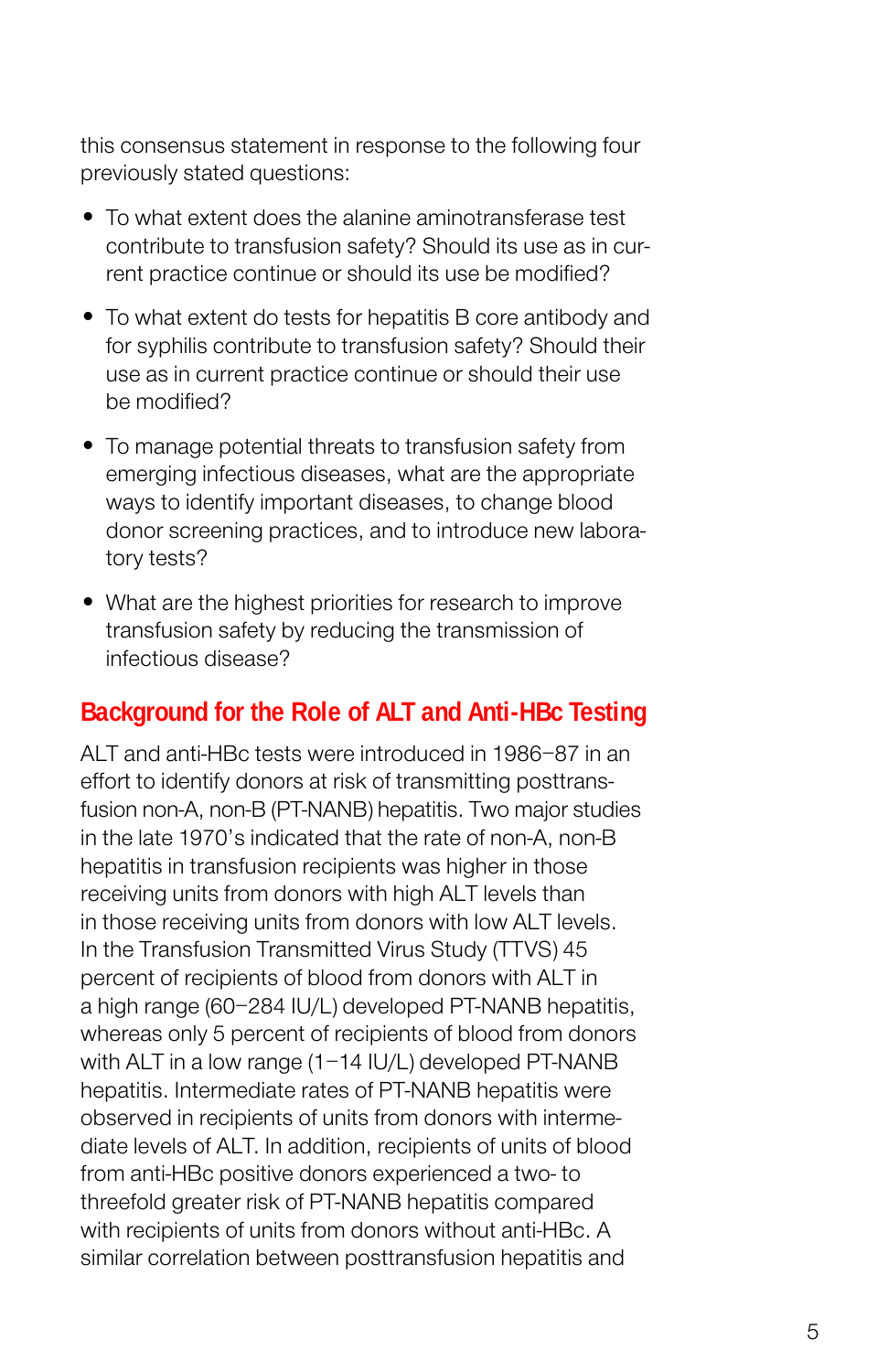elevated ALT and the presence of anti-HBc in donors was observed at the National Institutes of Health. These two studies suggested that anti-HBc testing of donors, in concert with ALT testing, might eliminate 30–50 percent of PT-NANB hepatitis. Based on these studies, testing of volunteer donors for ALT and anti-HBc was begun by blood banks to reduce PT-NANB hepatitis. Several years later, HCV was identified, an anti-HCV test was developed, and HCV was shown to be responsible for most, if not all (>90 percent) cases of PT-NANB hepatitis. The more sensitive second-generation test for anti-HCV combined with improved donor selection has effectively eliminated 85–90 percent of posttransfusion hepatitis due to HCV. It is likely that newer tests for anti-HCV will improve this level of protection against posttransfusion hepatitis C. The issue at present is whether these two surrogate tests (ALT and anti-HBc) continue to contribute to transfusion safety.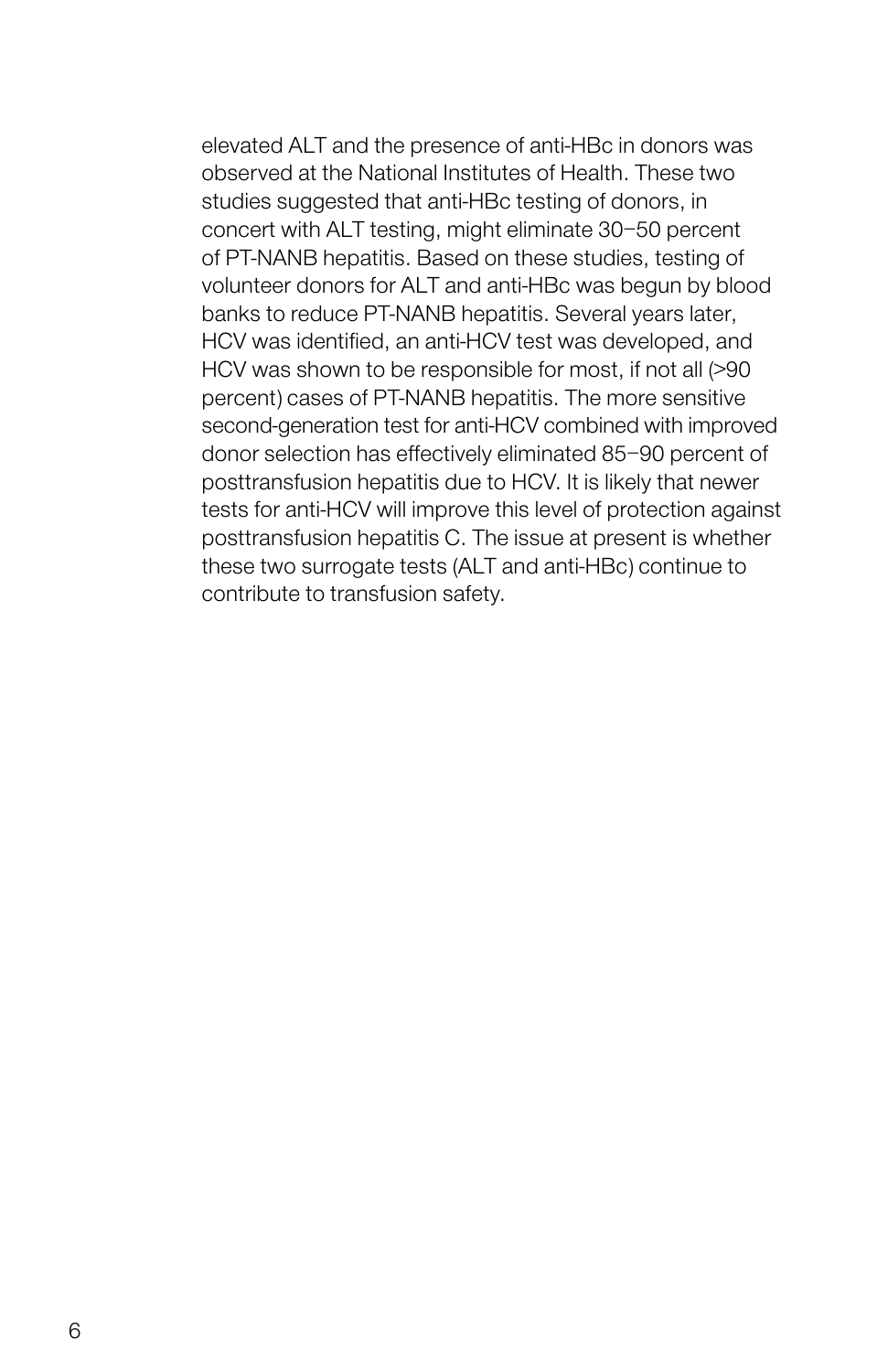# **To What Extent Does the Alanine Aminotransferase Test Contribute to Transfusion Safety; Should Its Use as in Current Practice Continue or Should Its Use Be Modified?**

The panel reviewed the background data of changes in the risk of hepatitis following blood transfusion resulting from implementation of increasingly sophisticated tests for HCV infection. Also reviewed were data regarding the interpretation of an elevated ALT level in otherwise healthy blood donors.

The potential utility of ALT testing is as follows:

- To reduce the risk of posttransfusion hepatitis C not prevented by screening of donors for antibody to HCV;
- To reduce the risk of posttransfusion hepatitis caused by other known hepatotropic viruses, such as hepatitis A and hepatitis B;
- To reduce the risk of putative infectious agent(s) associated with posttransfusion non-A, non-B, non-C hepatitis.

Now that sensitive tests for HCV infection in donors are available, the value of ALT must be questioned. In addition, the current policy of ALT testing results in the elimination of many acceptable donors and causes additional cost.

Setting criteria for discarding units of donated blood because of ALT elevations has been problematic because modest elevations of serum ALT are common in healthy blood donors. Elevations may reflect acute or chronic liver disease of infectious or noninfectious etiologies. However, frequent alcohol consumption, obesity, or other factors not related to transfusion-transmitted diseases may cause ALT to rise to levels that lead to unnecessary exclusion of donors.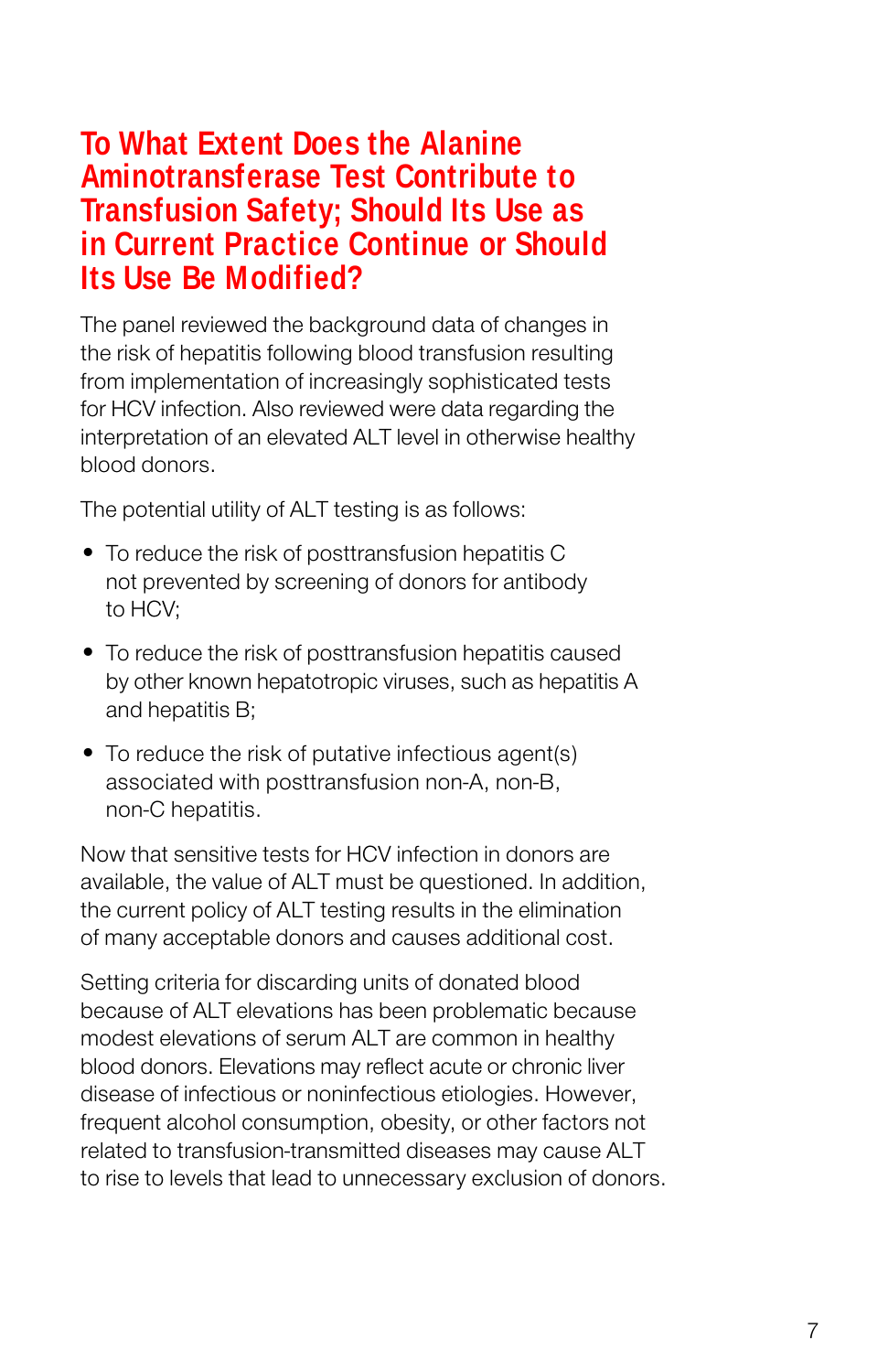Furthermore, studies in the United States and Europe have confirmed that values of ALT in normal males are considerably higher than those in normal females so that a single cutoff value for ALT rejects a higher proportion of men than women.

Because several different methodologies are available to measure ALT activity, some variation in ALT results will occur even if the same sample is tested in different laboratories. Thus, the interpretation of an ALT level is affected by the assay and by the laboratory in which the determination is made. The lack of standardized interpretation of test results and cutoff values for these results contributes to inconsistent rules regarding the inclusion and exclusion of donors. ALT is a continuous variable, but the decision to discard a unit of blood is a binary one. Thus, healthy donors with borderline elevations of ALT may be deferred or permanently excluded from donating blood.

Prior to the introduction of anti-HCV testing, surrogate markers including ALT may have reduced the overall posttransfusion hepatitis rate by 30–40 percent on a per unit basis. Improved donor recruitment and selection also contributed to this reduction. However, the preponderance of the available data indicates that, in the presence of anti-HCV testing, retention of ALT testing of blood donors has little additional value. Several observational studies failed to demonstrate an additional benefit of ALT testing in the prevention of posttransfusion hepatitis C. This conclusion was further supported by a prospective randomized study. With specific anti-HCV testing, the risk of posttransfusion hepatitis was equivalent in groups receiving blood screened with or without surrogate markers, pointing to the redundancy of ALT testing.

ALT elevation has been proposed as a surrogate marker of HCV infection in the "window period" prior to anti-HCV seroconversion, because ALT rises approximately 4 weeks prior to production of anti-HCV. Implementation of newer,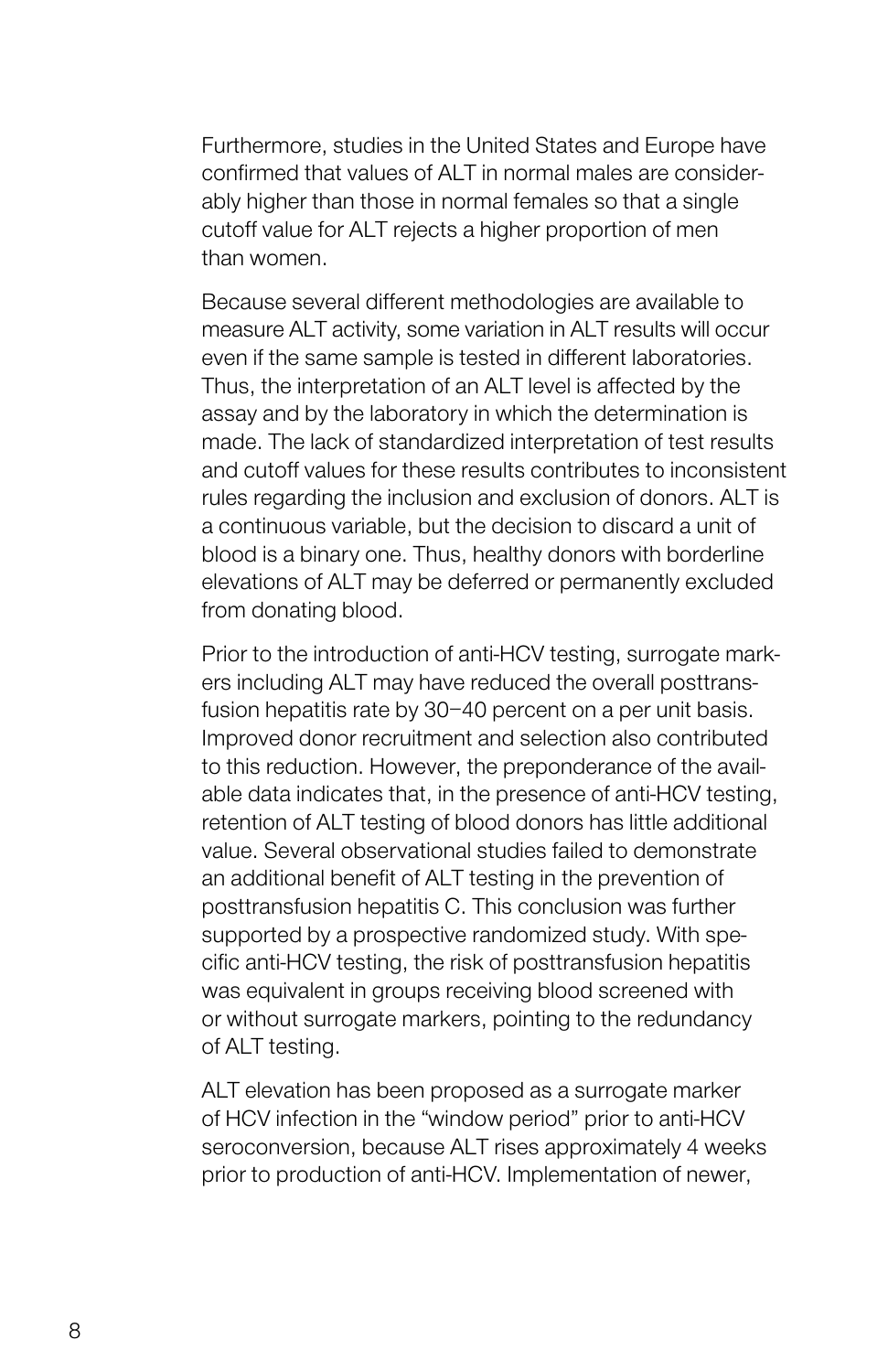unlicensed anti-HCV tests (HCV 3.0) is expected to reduce this 4-week window period. In spite of the theoretical window period, there are no data from clinical studies indicating that ALT screening would improve the margin of safety of blood transfusion.

Even with anti-HCV testing of blood donors, a small but measurable risk of posttransfusion hepatitis remains (<0.8 percent in both U.S. and Canadian studies). Possible explanations for this residual posttransfusion hepatitis include infection with new agents or known viruses presenting in an atypical fashion. Examples of the latter might include serotypic variants of HCV not currently detected by standard assays, HBV variants with mutations in the envelope protein that are not identified by standard HBsAg testing, and window period infections with HBV not detected by standard assays. In addition, some cases of apparent posttransfusion hepatitis may have a noninfectious etiology. Although the potential benefit of ALT for early detection of unknown hepatotropic viruses is intriguing, current data suggest that such testing will rarely, if ever, be helpful. The potential benefit of ALT for the detection of posttransfusion hepatitis A infection is also likely to be limited since the brief period of viremia largely precedes the rise in ALT.

The direct cost of the ALT test is low. On the other hand, ALT testing incurs very high indirect costs as measured by lost resources, both of discarded units (approximately 200,000 annually) and of donors temporarily deferred or permanently excluded (approximately 150,000 annually). Moreover, evaluation of donors with abnormal ALT represents an additional fiscal burden to the health care system. A substantial, but underappreciated, consequence of ALT testing is the direct psychological and financial impact on the deferred donor. A donor with borderline elevated ALT may be denied health and life insurance and may suffer from unwarranted anxiety and stress.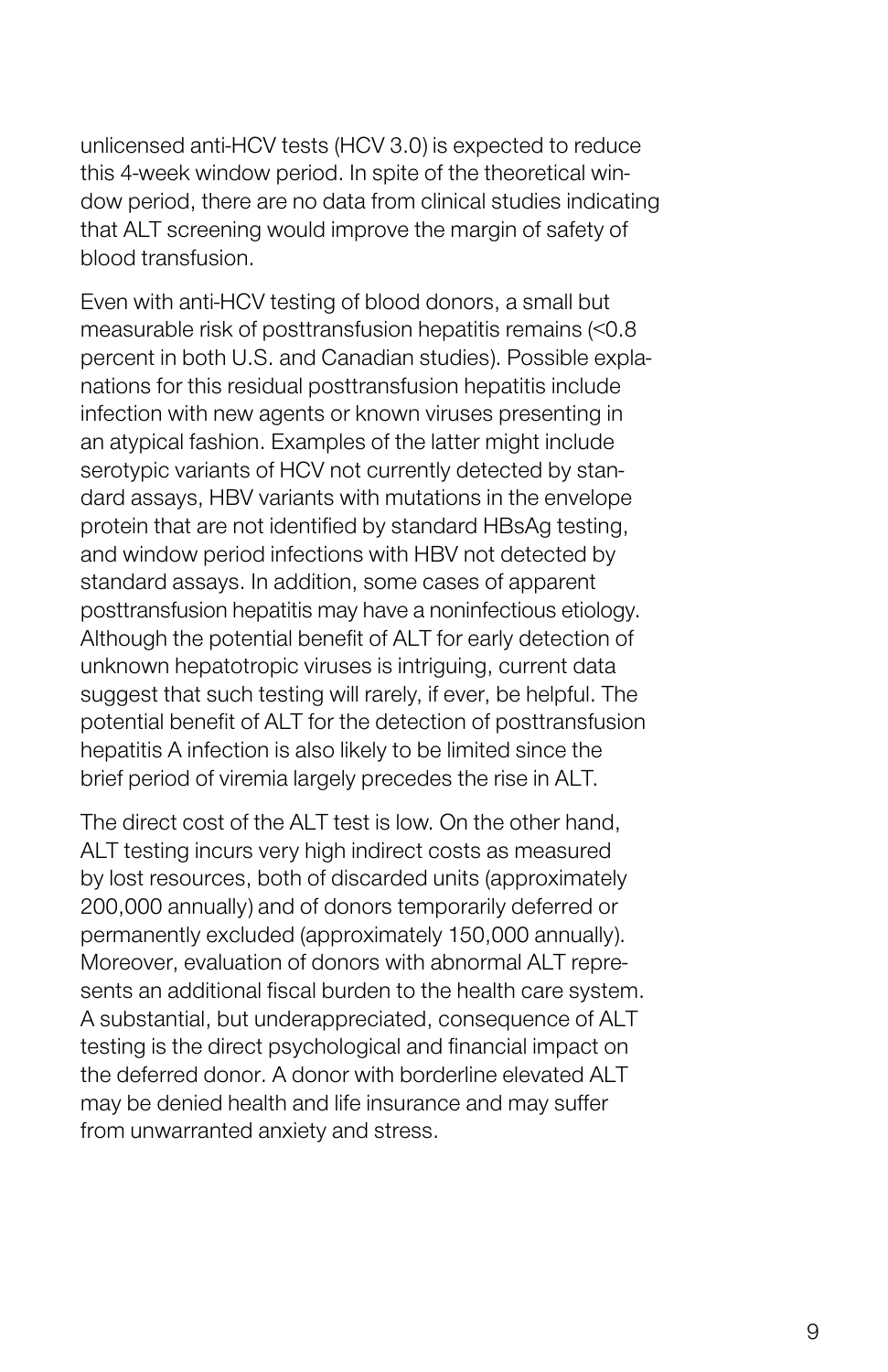### **Recommendation**

ALT testing of volunteer blood donors should be discontinued. Persons previously deferred for an isolated elevation in ALT only may now be reevaluated for donor eligibility.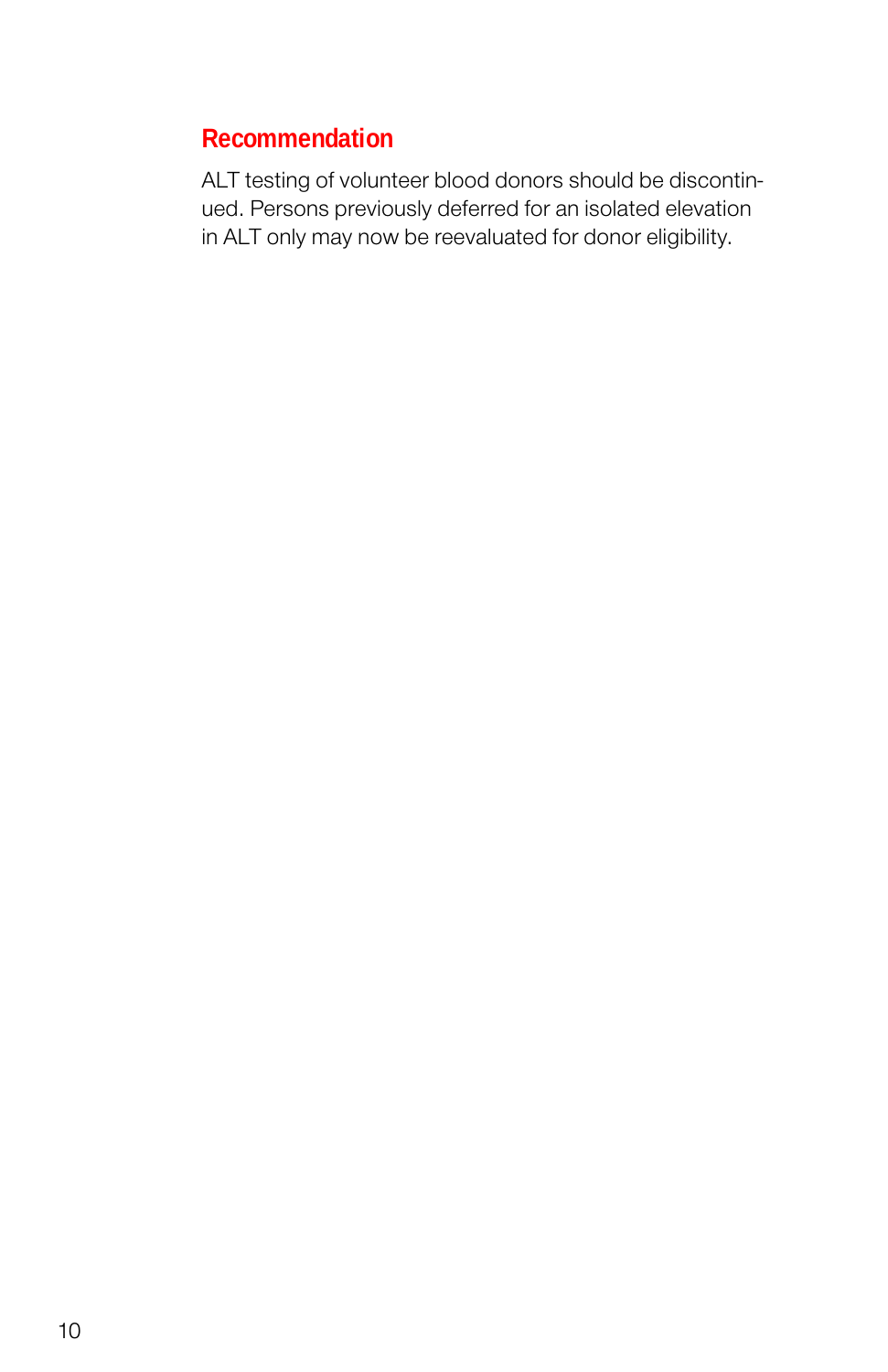# **To What Extent Do Tests for Hepatitis B Core Antibody and for Syphilis Contribute to Transfusion Safety? Should Their Use as in Current Practice Continue or Should Their Use Be Modified?**

## **Anti-HBc**

Studies indicate that anti-HBc testing does not identify additional donors capable of transmitting HCV infection when such donors are also screened by the current, sensitive anti-HCV tests. However, anti-HBc screening of donors provides two additional benefits that may warrant its retention as a test used to screen blood donors.

First, it is likely that anti-HBc testing contributes to the safety of blood transfusion by helping to reduce the risk of hepatitis B virus (HBV) infectious units entering the donor pool. Such units may come from two sources: (1) individuals chronically infected with HBV in whom HBsAg is not detectable and (2) donors with acute hepatitis B who are in the window period following disappearance of HBsAg and prior to the appearance of anti-HBs. Whereas relatively few HBV infectious units are likely to be excluded solely on the basis of anti-HBc testing, current use of anti-HBc screening probably contributes to the low rates of transfusion-transmitted hepatitis B in the United States. In addition, anti-HCV positivity may act as a surrogate marker for HBV infectious donors who are HBsAg negative.

A second rationale for retention of anti-HBc testing relates to its activity as a surrogate marker for HIV infection. Its ability to serve as a surrogate marker for HIV is due to the overlapping epidemiology of HIV and HBV with common parenteral and sexual transmission risk factors. Given the availability of sensitive serologic markers for HIV infection, the value of anti-HBc as a surrogate marker of HIV infection is restricted to recently infected donors who are in the window period of HIV infection prior to the detectability of HIV antibodies. Although window period donors are extremely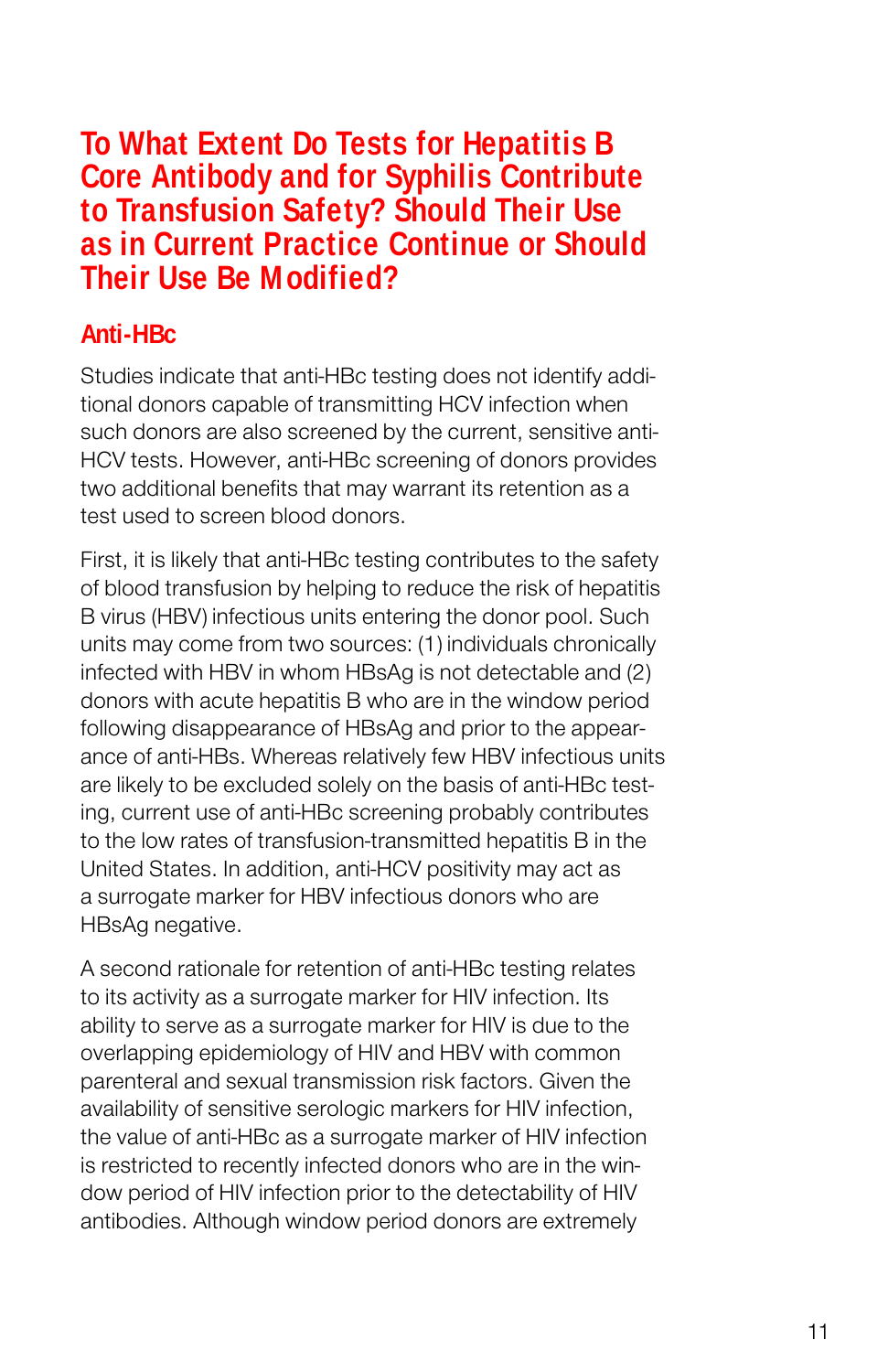rare (presently approximately 1:210,000–1:1,140,000), the severe consequence of transfusion-transmitted HIV infection supports the retention of the anti-HBc test for this purpose. Anti-HBc testing may currently be eliminating as many as one-third of HIV window period units. However, the value of anti-HBc testing as a surrogate for HIV is likely to decline with expanding HBV immunization and changing HIV epidemiology.

Despite these potential benefits of anti-HBc screening, the present test for anti-HBc has many false positive results leading to the unnecessary deferral of tens of thousands of donors. This results in the loss of a large number of units of blood that are otherwise suitable for transfusion. In addition, donors are provided with confusing test results and are subjected to needless anxiety and medical expense, brought about by the mistaken thinking that they may have a contagious disease.

Anti-HBs testing is helpful in confirming the specificity of anti-HBc testing: anti-HBc positivity in donors who also test positive for anti-HBs usually indicates prior HBV infection. Present data suggest that such donors are not likely to be infectious. On the other hand, a small proportion of donors who are anti-HBc positive in the absence of anti-HBs are HBV DNA positive and likely to be infectious. An argument may be made that donors positive for both anti-HBs and anti-HBc have a low probability of transmitting HBV and thus could be returned to the donor pool, but such a strategy would eliminate the potential value of anti-HBc screening in preventing HIV transmission. It would also complicate donor management. Thus the panel concluded that anti-HBs testing should not be a part of donor screening, although it will be useful in the medical evaluation of donors found to be anti-HBc positive.

The value of the anti-HBc test in improving the safety of the blood supply is tempered by the impact of high false positive rates. Its positive predictive value for past or present infection with the hepatitis B virus must be improved.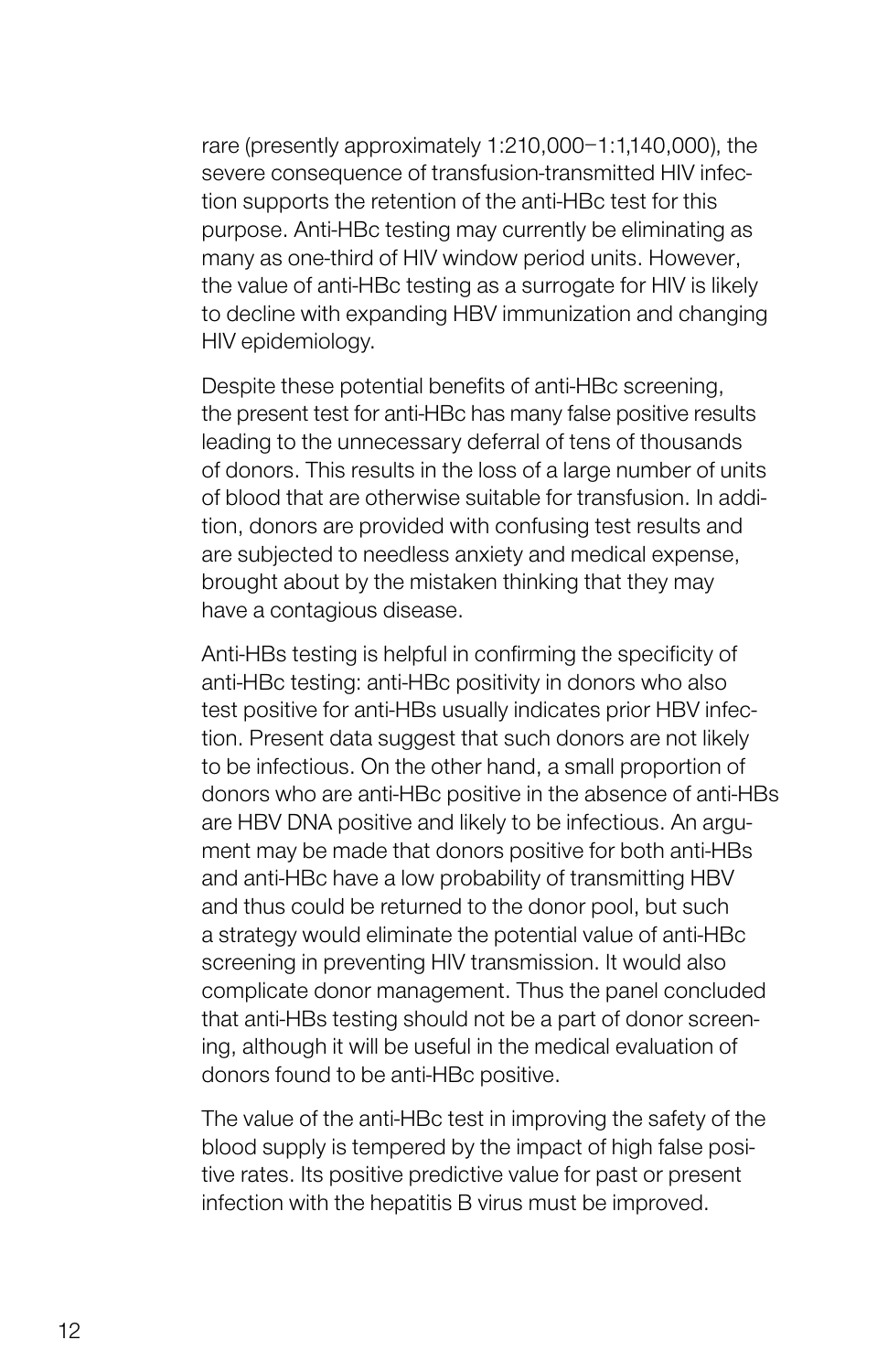# **Recommendation**

Although there is no reason to retain the anti-HBc test to prevent posttransfusion hepatitis C, it is recommended that the anti-HBc test be retained for donor screening for the following purposes:

- Prevention of posttransfusion hepatitis B.
- Prevention of some cases of transfusion-transmitted HIV from donors who test negative for anti-HIV because they are in the window phase of the infection.

# **Syphilis**

Syphilis is one of the oldest recognized infectious risks of blood transfusion, and serologic tests for syphilis have been routinely carried out on blood donors for more than 50 years. In recent years, transfusion-transmitted syphilis has become exceptionally rare, with very few cases reported in the literature. In 1985, an FDA advisory panel proposed eliminating the requirement for serologic testing for syphilis. This proposal was not acted upon because of the possible value of the test as a surrogate marker of HIV. Given this, is it reasonable to continue donor screening for syphilis?

Several factors probably contribute to the absence of reported cases of transfusion-transmitted syphilis. These include improved donor selection processes, the uniform application of serologic tests for syphilis to all donors, and a general shift from transfusion of fresh blood to transfusion of refrigerated blood components. The relative role of these three factors in excluding syphilis as an infectious hazard of blood transfusion is difficult to ascertain because of a paucity of data that specifically address these issues. In addition, uncertainty exists concerning the extent to which current surveillance practices would detect occasional cases of transfusiontransmitted syphilis. Antibiotics received by many hospitalized, transfused patients may partially treat transfusion-transmitted syphilis, obscuring the diagnosis but not necessarily preventing long-term complications of the infection.

The general use of refrigerated blood for transfusion is often cited as an important factor in reducing the risk of transfusion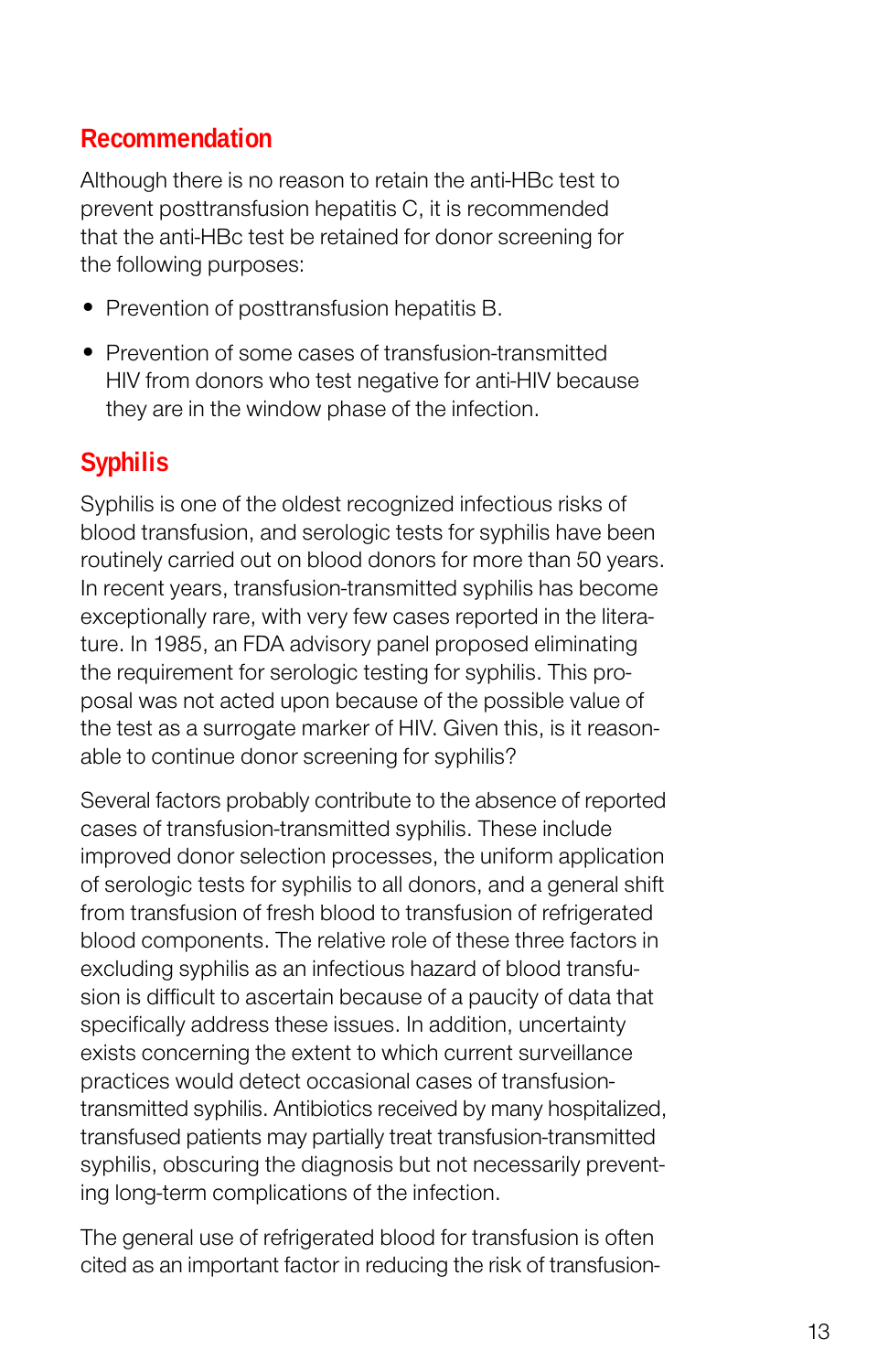transmitted syphilis, as Treponema pallidum loses its viability within a few days in whole blood stored at 4˚C. However, available data indicate that a small proportion of viable organisms may survive up to 96 hours under such storage conditions, and many units of blood are refrigerated for shorter time periods prior to transfusion. In addition, platelet concentrates are stored at room temperature and no data are available concerning the survival of T. pallidum under these conditions.

Thus, current blood storage conditions would not appear to provide an adequate margin of safety against transfusiontransmitted syphilis, should the donor screening test be eliminated. Further information concerning T. pallidum survival under blood and platelet storage conditions, and the application of molecular techniques to assess the presence of T. pallidum DNA in serologically positive units, would allow better assessment of this question.

An alternative rationale often cited as a reason for retaining serologic testing of donors for syphilis is the potential ability of such tests to serve as surrogate markers of other transfusion-transmissible infections, especially HIV. However, cross-sectional studies and examination of prior donations from donors undergoing HIV seroconversion indicate that serologic tests for syphilis have very little value as surrogate markers for HIV infection in recently infected persons who have not yet developed detectable antibodies to HIV. Syphilis testing is likely to identify less than one such donor annually within the United States. This low efficacy of syphilis testing as a surrogate marker of HIV is not sufficient by itself to warrant its application to all blood donors. Low positive predictive values for HBV, HCV, or HTLV infections similarly do not support retention of syphilis testing as a surrogate for these infections.

### **Recommendation**

Because the contribution of serologic tests for syphilis in preventing transfusion-transmitted syphilis is not understood, the panel concludes that testing of donors for syphilis should continue.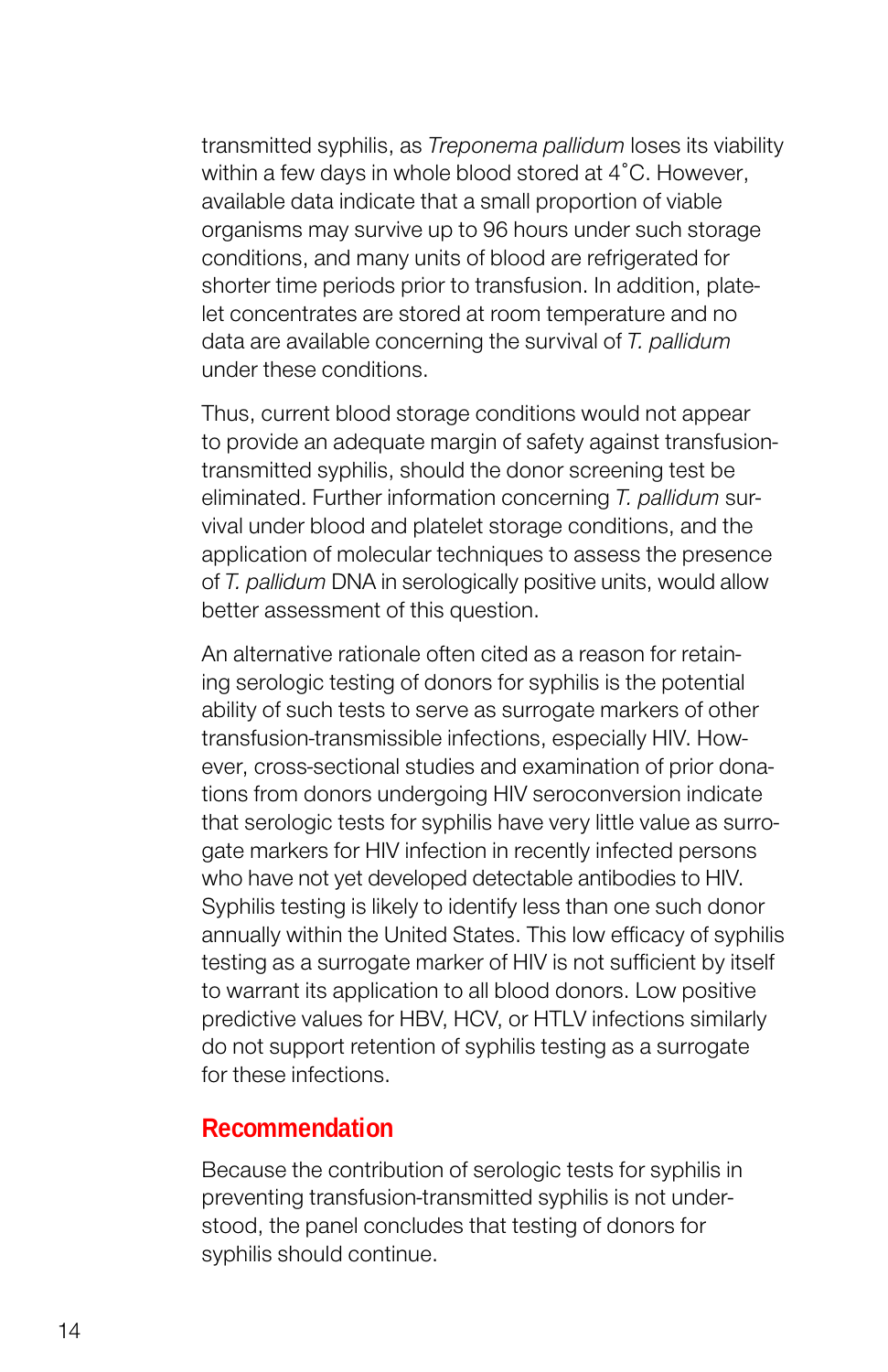# **To Manage Potential Threats to Transfusion Safety From Emerging Infectious Diseases, What Are the Appropriate Ways to Identify Important Diseases, to Change Blood Donor Screening Practices, and to Introduce New Laboratory Tests?**

Assurance of transfusion safety relies upon effective public health surveillance for emerging infectious diseases. Appropriate management of newer disease threats requires effective surveillance in combination with the rational use of screening measures to eliminate or minimize the risk of transfusion-associated disease transmission.

Decisions regarding the appropriate response to a new infectious disease involve many considerations. The answers to the following three questions will direct a logical approach to a control strategy.

### **Is the disease potentially transmissible through blood products?**

Not every existing or emerging infectious disease is potentially transmissible through transfusion. On the other hand, diseases with a long and relatively asymptomatic period during which microorganisms are present in the blood are of particular concern to transfusion safety.

Potential threats to transfusion safety from emerging infectious diseases can be identified in a number of ways. Case reports of infection following transfusion or infections appearing in patients who have received blood from multiple donors should prompt epidemiologic investigation. Even in the absence of such reports, if the disease has a significant period during which the causative microorganism is present in the bloodstream, it may be important to institute surveillance systems to detect transfusion-acquired infections. The potential survival of the organism in an infectious form during blood processing and storage should also be investigated.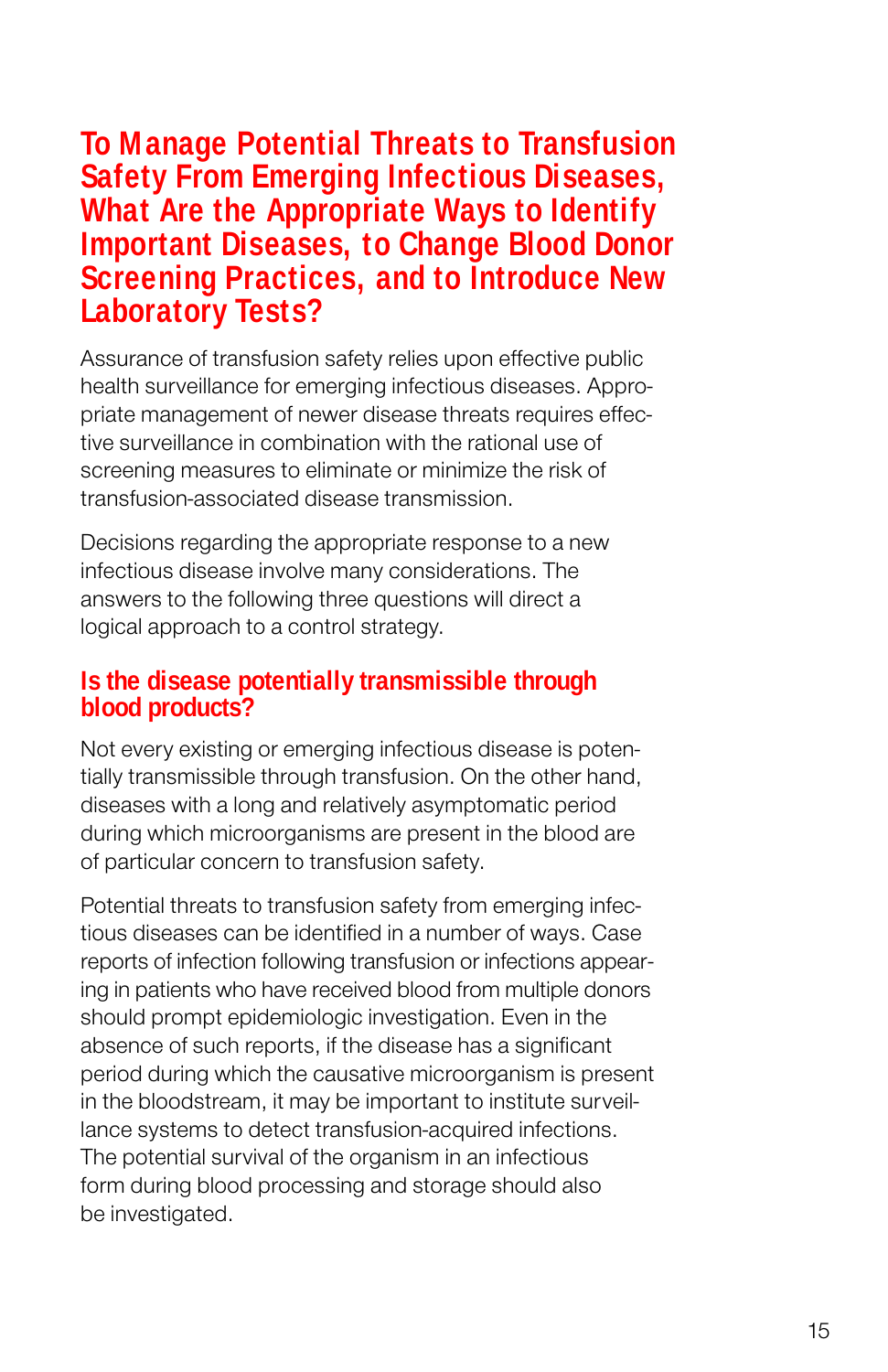### **Is the disease an important public health problem?**

The effort expended and resources committed to the disease threat will be determined by the severity, incidence, prevalence, and potential for secondary spread of the infection. HIV infection, when it first appeared, affected only a small number of patients, yet the dire consequences of infection triggered a focused effort to exclude HIV from the blood supply. CMV infection is an example at the other end of the spectrum. CMV antibody is present in approximately 50 percent of donors, representing active infection in some, which can in turn be transmitted to recipients. CMV antibodypositive donors are retained since infection in immunocompetent adult recipients is usually mild, and exclusion of CMV positive donors would drastically reduce the nation's blood supply. Only in immunocompromised patients is CMV potentially fatal, and in these patients blood components lacking CMV infection are preferentially transfused.

The incidence and prevalence of the infection in the donor population are also critical determinants. The approach to a widespread infection will require strategies different from those required for a rare or regionally concentrated infection. An example of the latter is T, cruzi infection, a proven transfusion threat currently limited to blood from donors who were born in or resided for prolonged periods in Mexico, Central America, or South America. Thus, regionality, habits, travel history, country of birth, medical history, and perhaps other indices of donor behavior are important considerations in the potential of any infectious agent to emerge as a threat to the blood supply. Another consideration in evaluating the public health importance of an emerging infection is the potential of that infection for secondary spread.

### **What are the appropriate responses to the threat?**

Identification of an emerging transfusion-transmitted infectious disease and assessment of its magnitude will determine the balanced response required to ensure the continuing safety of blood components while maintaining an adequate supply. Management of an emerging threat to the blood supply involves refinement of donor recruitment and selection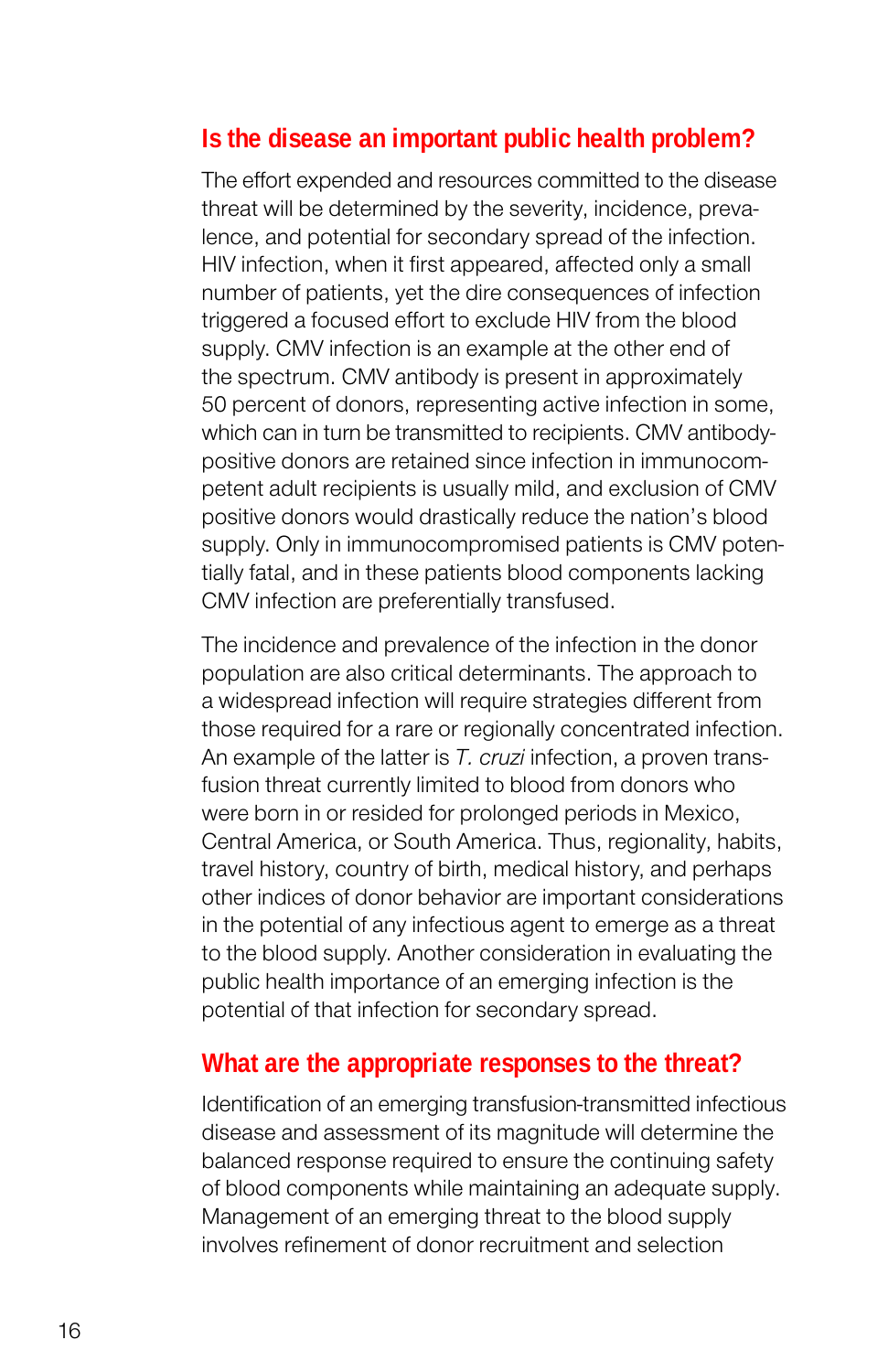practices, donor testing, and blood processing. Recipient surveillance may also be important. The appropriate strategy is based on careful assessment of the risk:benefit ratio, costeffectiveness, and availability of procedures to remove that threat from the donor pool. Each intervention must be tailored to the epidemiology and microbiology of the infection.

The intervention strategy that may have the greatest potential efficacy is refinement of the donor history. Data from the early 1980's demonstrate that a substantial reduction in the incidence of posttransfusion hepatitis B, hepatitis C, and HIV transmission occurred following redesign of donor recruitment and selection practices as well as improved transfusion practice. The efficacy of this approach is further corroborated by recent studies on Chagas disease, which show that careful design and validation of historical questions can separate high-risk from low-risk donors. Further studies on the development and validation of this instrument should be encouraged.

The next step in screening for potential transfusion-transmitted infection is implementation of new laboratory tests of donor blood. Ideally such tests should be very sensitive, in order to lead to the rejection of all dangerous donors, and also very specific, in order to achieve a strong positive predictive value and minimize unnecessary deferral of otherwise acceptable donors. In the absence of reliable assays specific for the infection in question, it may be necessary to institute surrogate testing as was done for posttransfusion hepatitis. Implementation of revised donor questionnaires and introduction of laboratory testing must be accompanied by evaluation of outcomes demonstrating that the interventions favorably influence component safety and supply. Ineffective or inefficient interventions should be discontinued if their impact is negative or neutral.

Implementation of a response to an emerging infectious disease threat to the blood supply requires a wide range of activities. Once a strategy is adopted, personnel must be trained, equipment and supplies obtained, procedures and policies prepared and validated, and appropriate documentation prepared. In view of the fact that any change per se may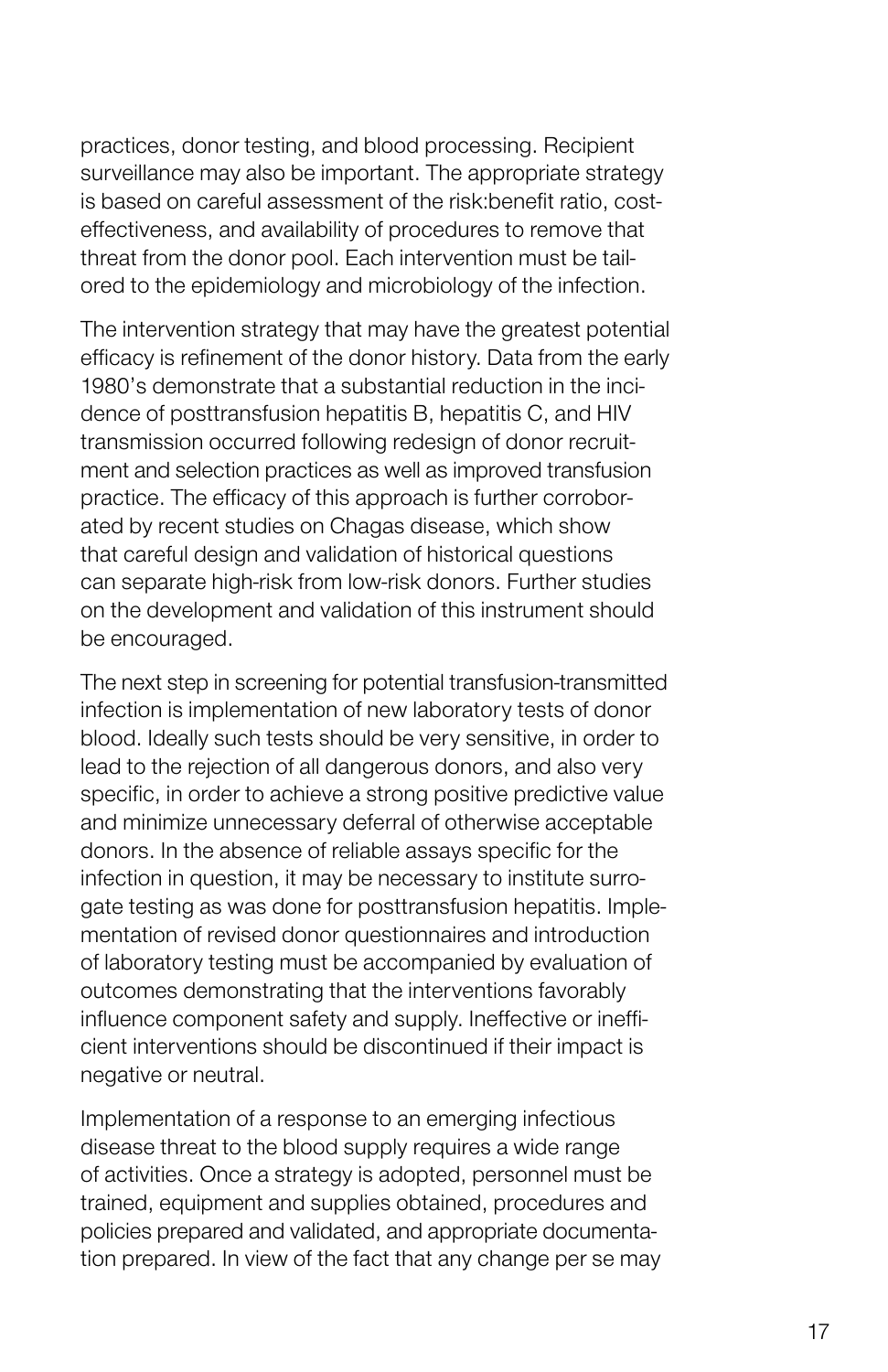induce a higher error rate for some time, close supervision is critical at this phase. Numerous other effects result from changes in donor screening strategy. For example, the donor will now be required to answer additional or different questions, or may receive notification of the result of unfamiliar tests. Planning must include these considerations.

### **Recommendations**

In the absence of any formal mechanism by which transfusion medicine evaluates the threat of a potential transfusion transmitted infection, it is recommended that:

- The blood transfusion community arrange for periodic communication with the Centers for Disease Control and Prevention to proactively review emerging infectious disease threats to the United States and its borders.
- The appropriate responses once a potential threat to transfusion safety is identified include:
	- (a) evaluation of transmissibility by transfusion
	- (b) assessment of public health significance
	- (c) definition of responses appropriate to the potential transfusion safety risk.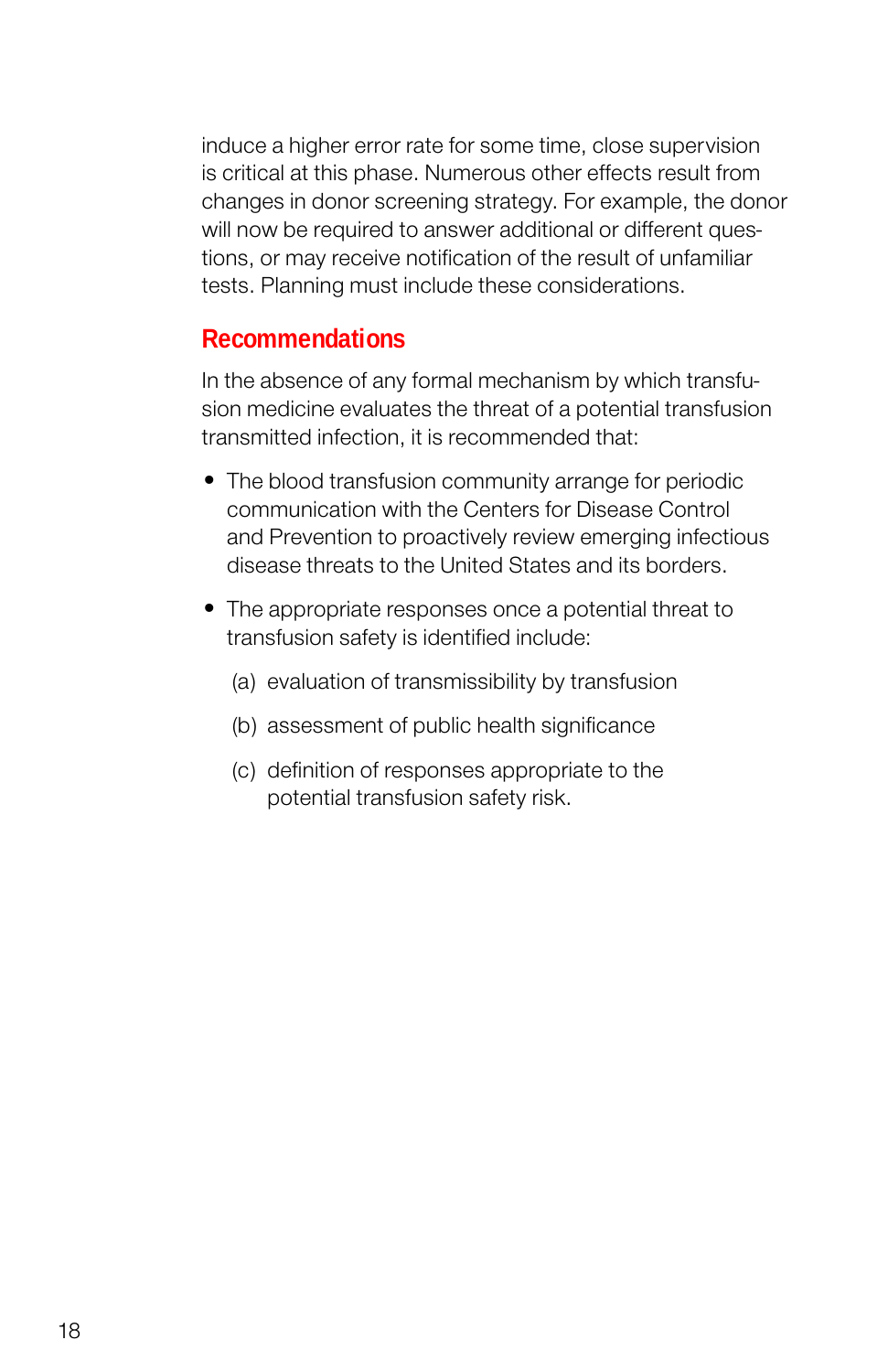# **What Are the Highest Priorities for Research to Improve Transfusion Safety by Reducing the Transmission of Infectious Disease?**

The panel believes that the following issues represent important needs in improving transfusion safety. Recognizing that research is already under way in most of these areas, the panel wishes to provide a comprehensive list of research issues, not in any priority.

- T. pallidum in relation to transfusion
- Definition of the incidence and causes of bacterial contamination of blood
- **•** Better methods for eliminating or inactivating infectious agents in blood components
- Improved direct tests for infectious agents
- Definition of the biology and natural history of non-A, non-B, non-C, posttransfusion hepatitis
- Prevalence of residual hepatitis B and hepatitis C posttransfusion hepatitis; large-scale, prospective donor repositories and recipient surveillance
- Implications of transfusion-transmitted diseases in neonates
- Evaluation of the risk of nonenveloped viruses in patients receiving plasma derivatives
- Epidemiology of Chagas disease in the United States
- Design of questionnaires to elicit evidence of risk in donors
- Impact of deferral on donors
- Improved understanding of donor motivation and recruitment practices
- Development of artificial blood components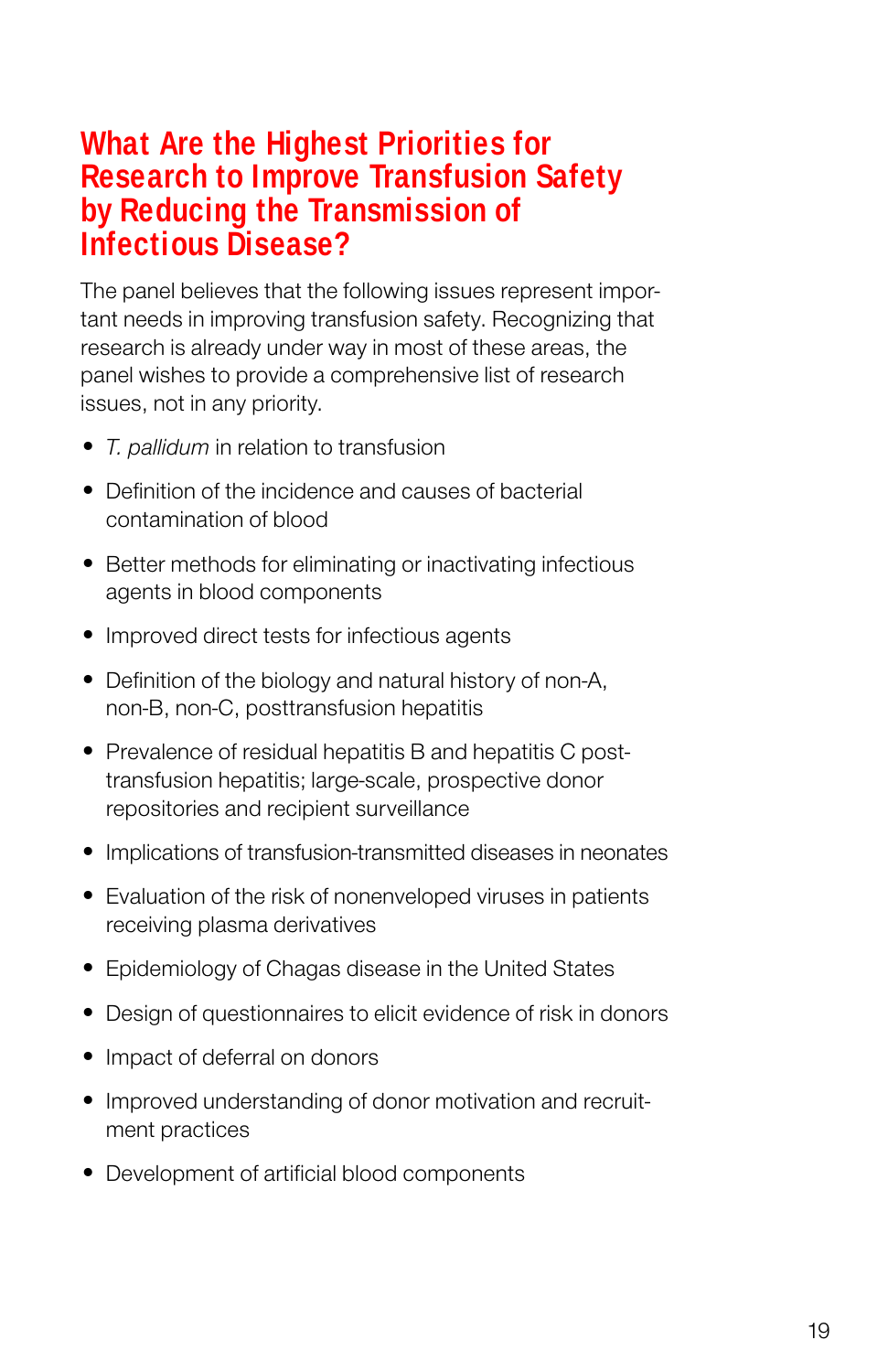# **Conclusions**

- Since the determination of ALT has not been shown to be a useful surrogate marker in the present setting, the panel recommends that it be discontinued.
- Anti-HBc testing does have the potential to prevent some cases of posttransfusion hepatitis B. It may also act as a surrogate marker for HIV infection in donors and may prevent a small number of cases of transfusion-transmitted HIV infection. However, it has a high false positive rate, which results in the deferral of many acceptable donors. The panel therefore recommends that the test be continued but that its specificity be improved. Since disease prevalence in populations is in constant flux, the accuracy of direct and indirect tests for disease also changes. The panel therefore also recommends periodic critical reevaluation of the utility of these tests.
- The test for syphilis has been used for many years, and data are inadequate to ascertain whether it accounts for the rarity of transfusion-transmitted syphilis. The panel therefore recommends that use of the test continue. It also recommends that research be done to determine if seropositivity is predictive of spirochetemia and to better define the extent to which the organism remains viable and infective in blood components.
- Public health surveillance, and collaboration between public health and transfusion medicine specialists, is critical in responding to emerging infectious disease threats to the blood supply.
- An organized multidisciplinary approach to these threats must be formulated (including Federal and State public health agencies, the medical community in general, and the transfusion medicine community).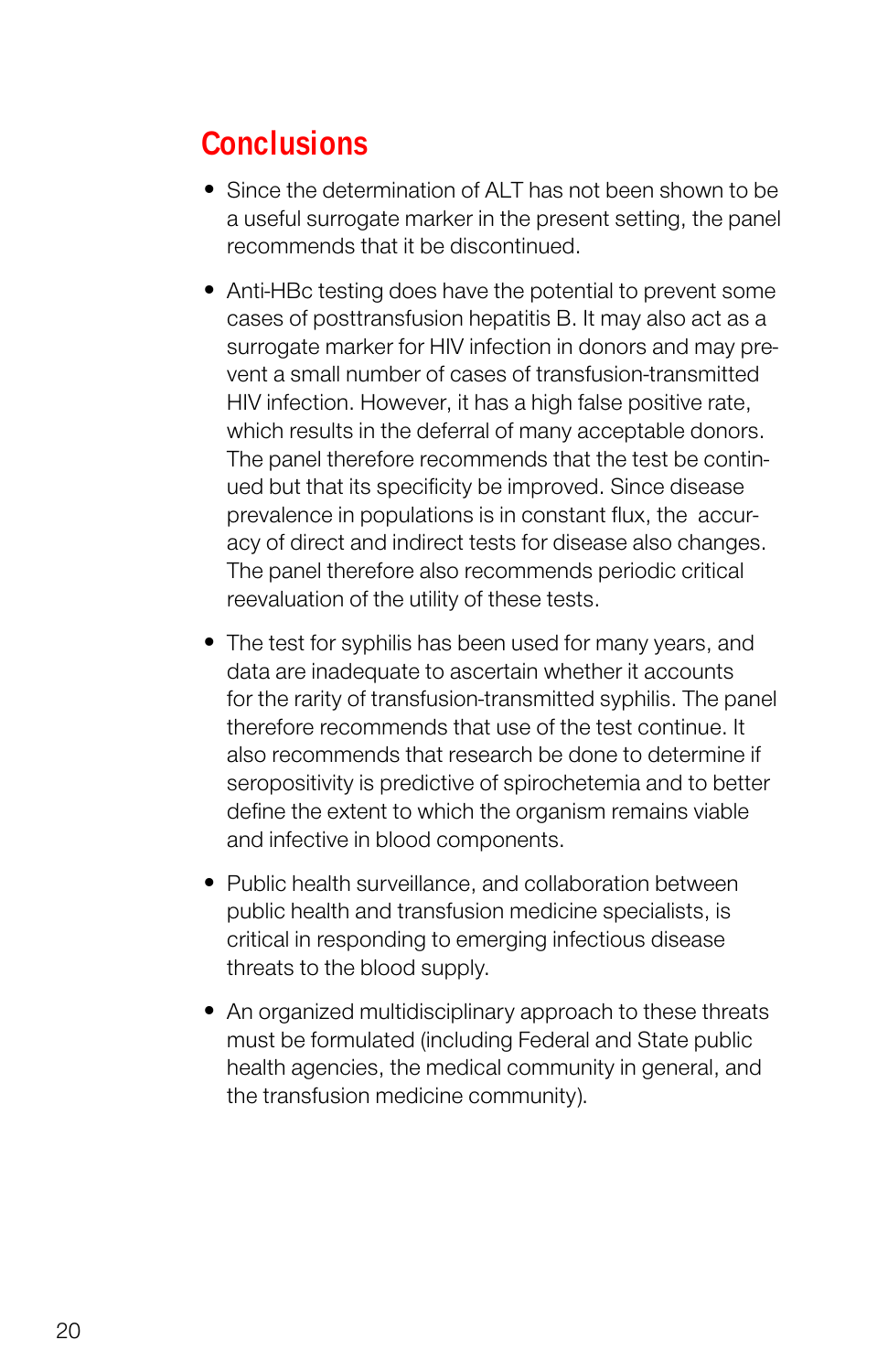# **Consensus Development Panel**

#### **Jane F. Desforges, M.D.**

Panel and Conference **Chairperson** Distinguished Professor of Medicine–Emerita Division of Hematology/ **Oncology** Department of Medicine New England Medical Center Boston, Massachusetts

#### **Freydoon Athari, M.D.**

Medical Director Blood Bank and Donor Services Department of Pathology Fairfax Hospital Falls Church, Virginia

#### **E. Shannon Cooper, M.D., J.D.**

Laboratory Director Ochsner Transplant Center New Orleans, Louisiana

#### **Cage S. Johnson, M.D.**

Professor of Medicine Division of Hematology Department of Medicine University of Southern California School of Medicine Los Angeles, California

#### **Stanley M. Lemon, M.D.**

Professor and Associate Chairman for Research Department of Medicine University of North Carolina Chapel Hill, North Carolina

#### **Karen L. Lindsay, M.D.**

Associate Professor of Clinical Medicine Division of Gastrointestinal and Liver Diseases Department of Medicine University of Southern California Los Angeles, California

#### **Jeffrey McCullough, M.D.**

Professor and Associate Chief Clinical Affairs Department of Laboratory Medicine and Pathology **Director** Division of Laboratory Medicine and Section of Transfusion Medicine University of Minnesota Hospital Minneapolis, Minnesota

#### **Kenneth McIntosh, M.D.**

Professor of Pediatrics Harvard Medical School Chief Division of Infectious Diseases Children's Hospital Boston, Massachusetts

#### **Robert K. Ross, M.D.**

**Director** Department of Health Services San Diego, California

#### **Carolyn F. Whitsett, M.D.**

Associate Professor Department of Pathology and Laboratory Medicine Emory University School of Medicine Atlanta, Georgia

#### **Janet Wittes, Ph.D.**

President Statistics Collaborative, Inc. Washington, District of Columbia

#### **Teresa L. Wright, M.D.**

Associate Professor of Medicine University of California, San Francisco San Francisco, California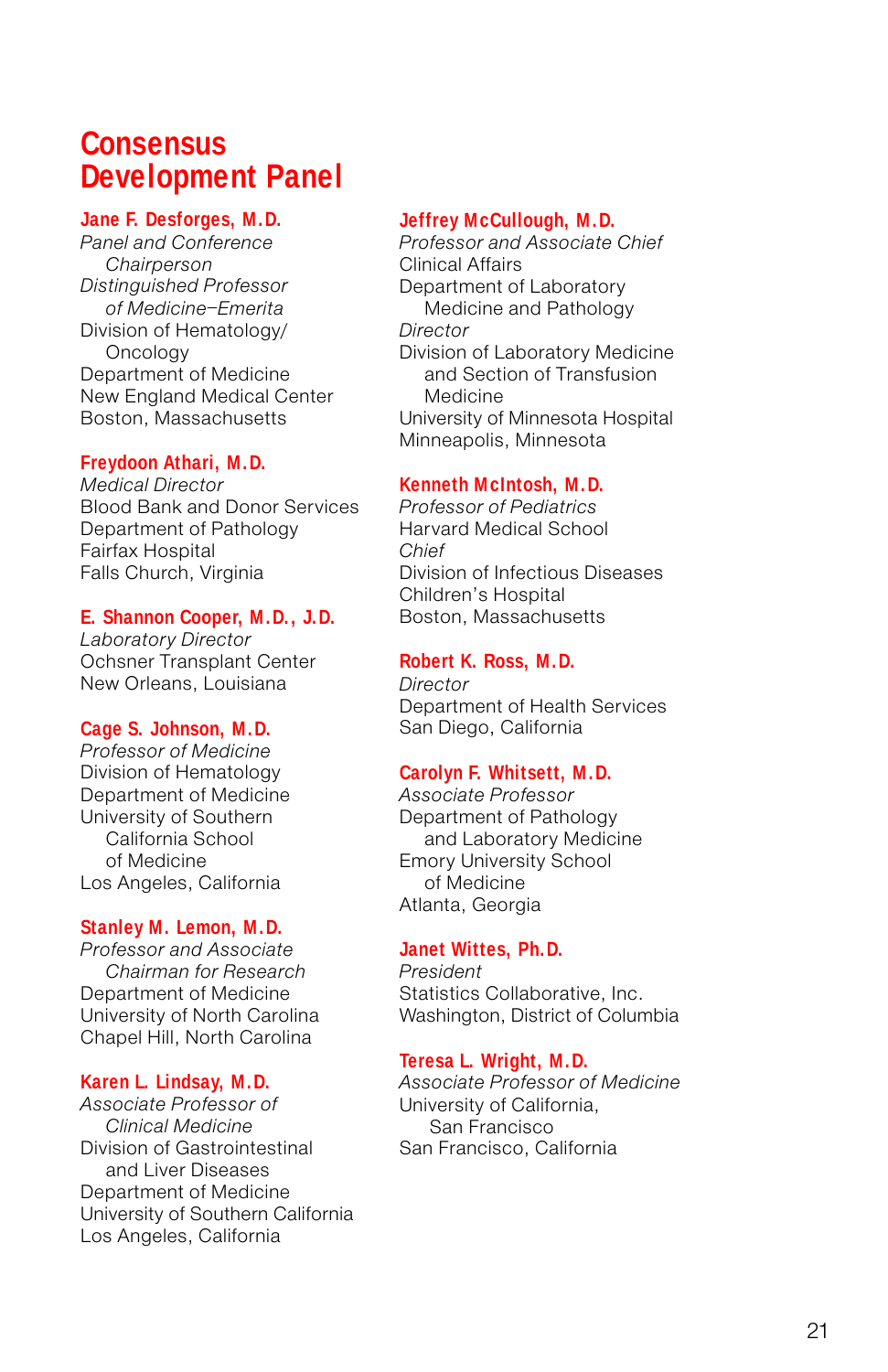# **Speakers**

#### **Harvey J. Alter, M.D.**

"Alanine Aminotransferase and HBcAb as Surrogate Tests for Hepatitis C Transmissibility" Chief Infectious Diseases Section Department of Transfusion Medicine Warren Grant Magnuson Clinical Center National Institutes of Health Bethesda, Maryland

#### **Miriam J. Alter, Ph.D.**

"Residual Risk of Transfusion-Associated Hepatitis" "ALT and Hepatitis C" **Chief** Epidemiology Section Hepatitis Branch Division of Viral and Rickettsial **Diseases** National Center for Infectious **Diseases** Centers for Disease Control and Prevention Atlanta, Georgia

#### **Morris A. Blajchman, M.D., F.R.C.P.(C.)**

"A Multicenter Randomized Trial to Evaluate the Impact of the Non-A, Non-B Surrogate Tests (ALT and Anti-HBc) Before and After Anti-HCV Testing" Professor Division of Hematology Departments of Pathology and Medicine McMaster University Medical Director Canadian Red Cross Society Hamilton, Ontario Canada

#### **Michael P. Busch, M.D., Ph.D.**

"Incidence of Infectious Disease Markers in Blood Donors: Implications for Residual Risk of Viral Transmission by Transfusion" "Relationship Between Antibody to Hepatitis B Core Antigen (anti-HBc) and Retrovirus Infections Among Volunteer Blood Donors" Associate Professor of Laboratory Medicine University of California, San Francisco Vice President Research and Scientific Services

## San Francisco, California **Ritchard G. Cable, M.D.**

Irwin Memorial Blood Centers

"Value of Testing for Syphilis in Blood Donors" Associate Professor of Medicine and Laboratory Medicine Division of Hematology/ **Oncology** Department of Medicine University of Connecticut School of Medicine Medical Director American Red Cross Blood Services, Connecticut Region Farmington, Connecticut

#### **Roger Y. Dodd, Ph.D.**

"Preventing Transfusion-Transmitted Chagas Disease: The American Red Cross Approach" **Head** Transmissible Diseases Department Holland Laboratory American Red Cross Rockville, Maryland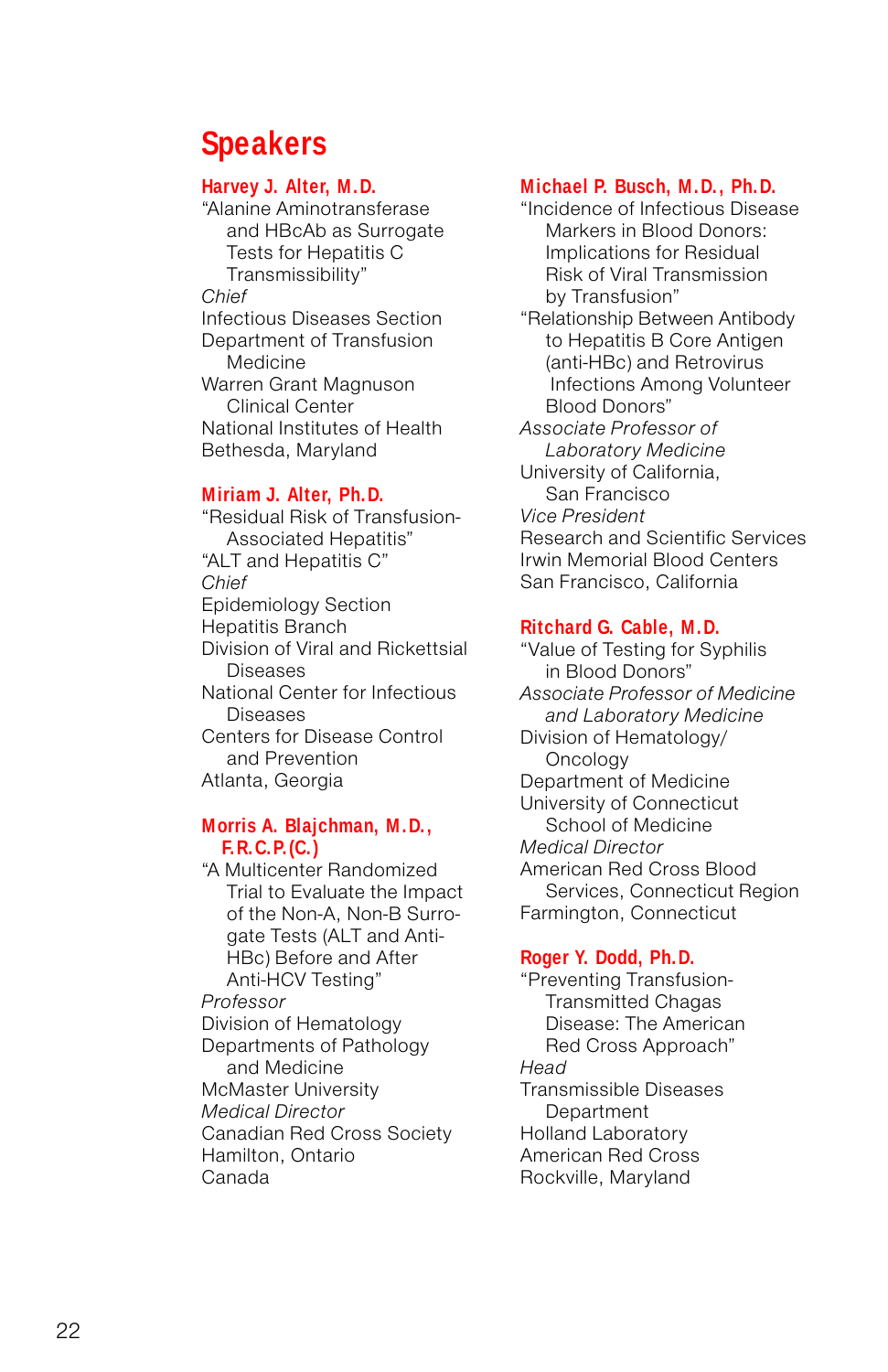#### **Jay S. Epstein, M.D.**

"Food and Drug Administration Approach to Testing" Acting Director Office of Blood Research and Review Center for Biologics Evaluation and Research Food and Drug Administration Rockville, Maryland

#### **S. Victor Feinman, M.D., B.Sc. (Med.), F.R.C.P.(C.)**

"Posttransfusion Transaminitis Seronegative for Hepatitis A, B, and C: Is There Yet Another Posttransfusion Viral Hepatitis?" Professor of Medicine Hepatology and Gastroenterology University of Toronto **Director** Liver Study Unit Department of Medicine Mt. Sinai Hospital Toronto, Ontario Canada

#### **Raymond Gambino, M.D.**

"Overview of Testing Blood for Markers of Infectious Disease" Executive Vice President and Chief Medical Officer– Emeritus MetPath, Inc. Teterboro, New Jersey

#### **Ronald O. Gilcher, M.D., F.A.C.P.**

"Using Alanine Aminotransferase Testing More Effectively" President and Chief Executive Officer Sylvan N. Goldman Center Oklahoma Blood Institute Oklahoma City, Oklahoma

#### **Guillermo A. Herrera, M.D.**

"Syphilis as a Surrogate Marker for HIV, Hepatitis B Virus, and Hepatitis C Virus"

Epidemic Intelligence Service Officer Medical Epidemiologist HIV Seroepidemiology Branch Division of HIV/AIDS National Center for Infectious Diseases Centers for Disease Control and Prevention Atlanta, Georgia

#### **Paul V. Holland, M.D.**

"The Effect of Indirect Markers of Infectious Diseases on Blood Transfusion Safety: Overview" Clinical Professor of Medicine Division of Hematology/ **Oncology** University of California at Davis Medical Center Medical Director/ Chief Executive Officer Sacramento Medical Foundation Blood Center Sacramento, California

#### **F. Blaine Hollinger, M.D.**

"PCR-Based Analysis of Sera From Patients With Negative Tests for HCV Antibodies and Abnormal ALT, Hepatitis B Core Antibody, or Both" Professor of Medicine, Virology, and Epidemiology Baylor College of Medicine Houston, Texas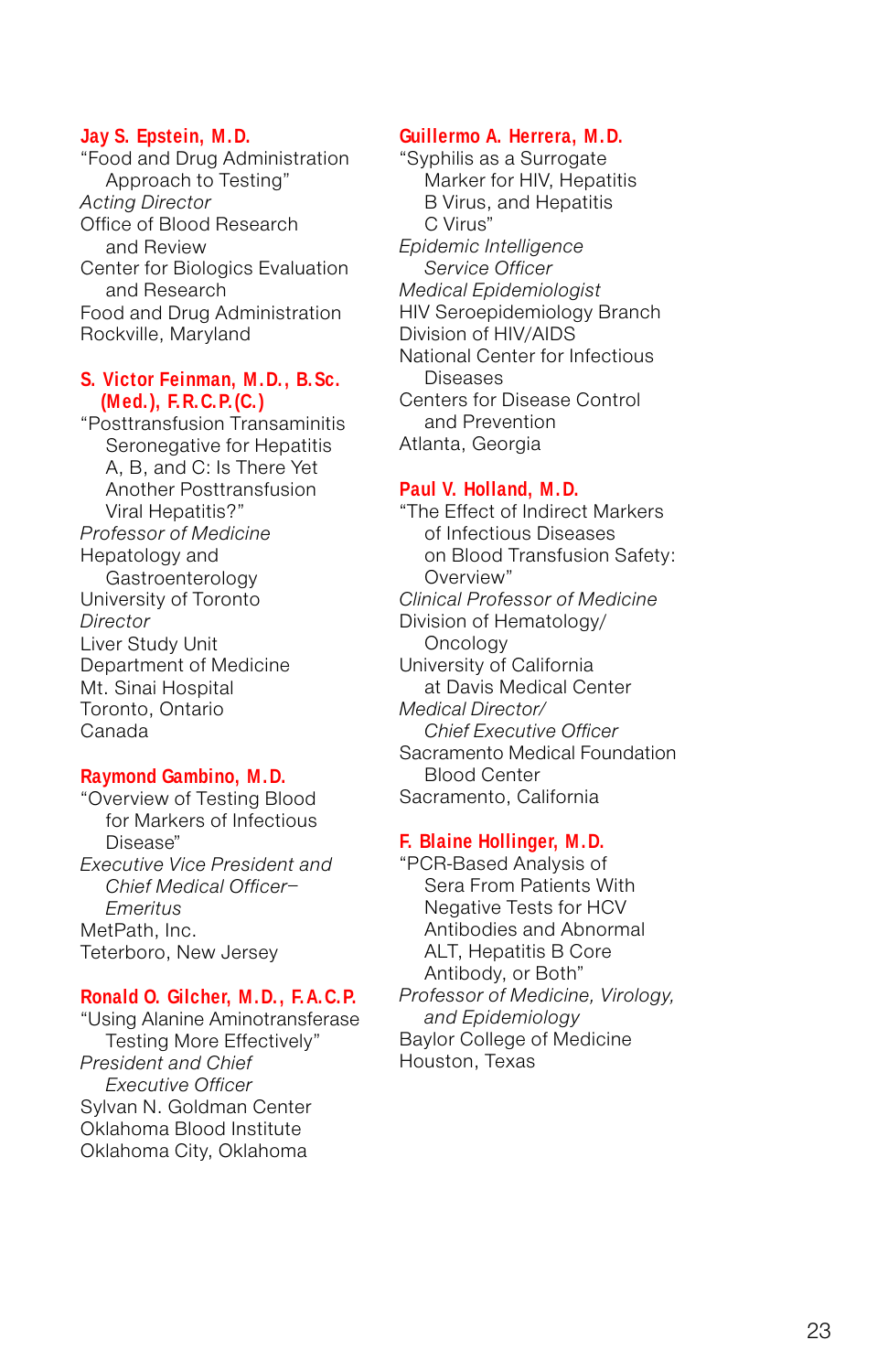#### **Harold S. Kaplan, M.D.**

"Human Error: More Tests at What Risk?" Professor and Director Transfusion Medicine Department of Pathology University of Texas Southwestern Medical Center at Dallas Dallas, Texas

#### **Eve M. Lackritz, M.D.**

"Residual Risk of Transfusion-Associated HIV Transmission" Medical Epidemiologist HIV Seroepidemiology Branch Division of HIV/AIDS National Center for Infectious **Diseases** Centers for Disease Control and Prevention Atlanta, Georgia

#### **James W. Mosley, M.D.**

"Indirect Tests for Transfusion-Transmitted Diseases" "Recipient Outcomes Associated With Donors Screened by ALT and Anti-HBc Assays: The Transfusion-Transmitted Viruses Study" Professor of Medicine Division of Infectious Diseases Department of Medicine University of Southern California School of Medicine Los Angeles, California

#### **Kenrad E. Nelson, M.D.**

"Incident Hepatitis C Virus (HCV) and Hepatitis B Virus (HBV) Infections in Transfused Cardiac Surgery Patients: Infection Rates During Different Methods of Donor Screening" Professor and Director Infectious Diseases Program Department of Epidemiology School of Hygiene and Public Health Johns Hopkins University Baltimore, Maryland

#### **Lyle R. Petersen, M.D., M.P.H.**

"Comparing Surrogate Lifestyle Tests and HIV p24 Antigen Testing With Regard to Transfusion Safety" Chief HIV Seroepidemiology Branch Division of HIV/AIDS National Center for Infectious Diseases Centers for Disease Control and Prevention Atlanta, Georgia

#### **Mark A. Popovsky, M.D.**

"Alanine Aminotransferase Test to Predict Hepatitis C Virus Seroconversion" Medical Director American Red Cross Blood Services, Northeast Region Dedham, Massachusetts

#### **Leonard B. Seeff, M.D.**

"Long-Term Hepatitis Morbidity and Mortality" Chief of Gastroenterology/ **Hepatology** Veterans Affairs Medical Center Professor of Medicine Georgetown University School of Medicine Washington, District of Columbia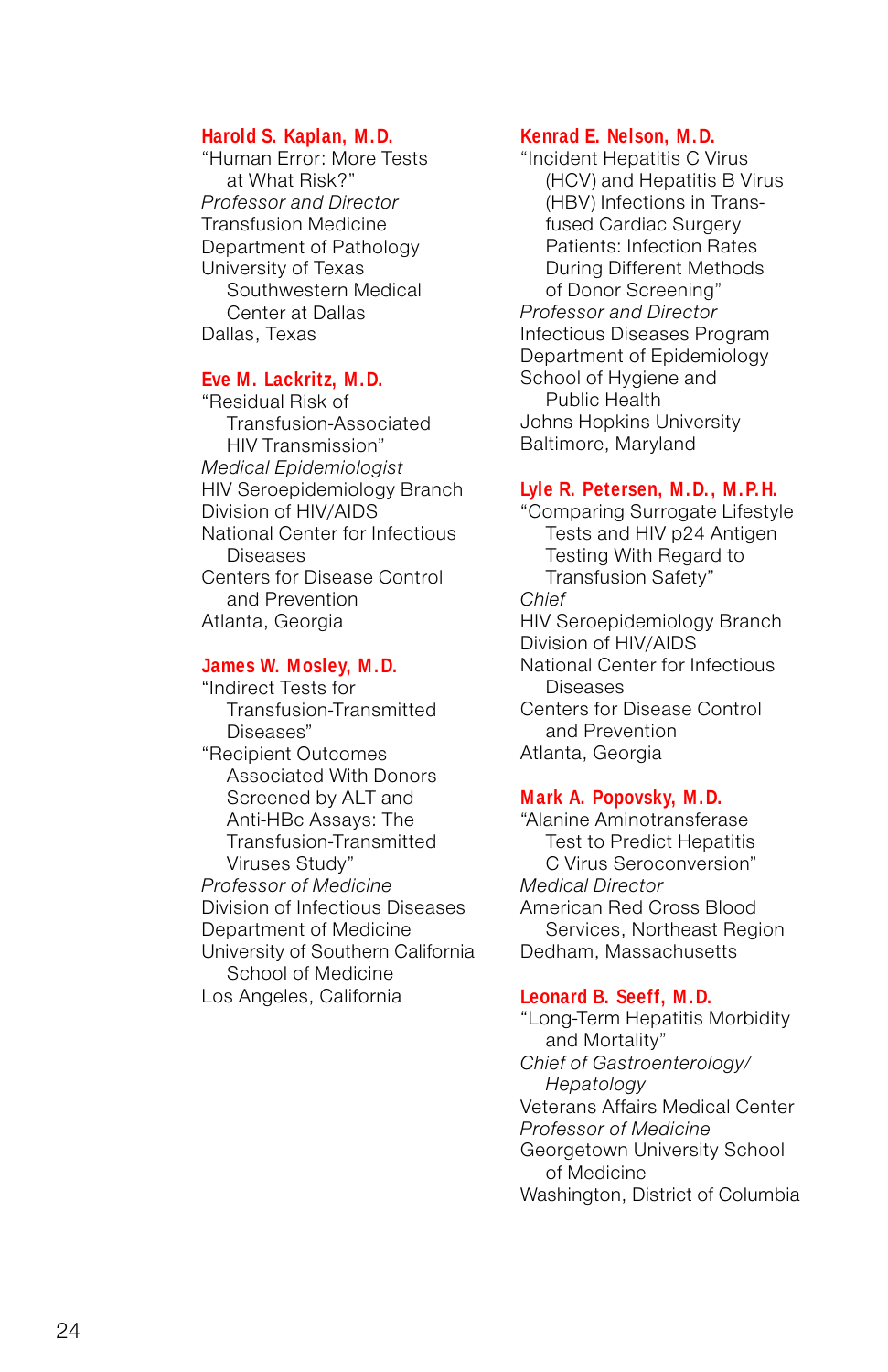#### **Ira A. Shulman, M.D.**

"Preventing Transfusion-Transmitted Chagas Disease: The Los Angeles County/University of Southern California Experience" Professor of Pathology Director of Transfusion Medicine Department of Pathology and Laboratory Medicine University of Southern California Chief Division of Transfusion Medicine, Immunology, and Infectious Disease Diagnostics Los Angeles County and University of Southern California Medical Center Los Angeles, California

#### **Cladd Stevens, M.D.**

"HIV and Hepatitis: Compared and Contrasted" Head Laboratory of Epidemiology The New York Blood Center New York, New York

#### **Gary E. Tegtmeier, Ph.D.**

"Antibodies to Hepatitis B Core Antigen As a Surrogate Test for Hepatitis C or a Specific Test for Occult Hepatitis B Infection in Blood Donors" Director of Research Community Blood Center of Greater Kansas City Kansas City, Missouri

# **Planning Committee**

#### **Paul R. McCurdy, M.D.**

**Chairperson** Chief Bone Marrow Transplantation Branch National Heart, Lung, and Blood Institute National Institutes of Health Bethesda, Maryland

#### **Luiz H. Barbosa, D.V.M.**

Deputy Chief Transfusion Medicine Branch National Heart, Lung, and Blood Institute National Institutes of Health Bethesda, Maryland

#### **Robin M. Biswas, M.D.**

Chief Laboratory of Hepatitis Division of Transfusion Transmitted Diseases Office of Blood Research and Review Center for Biologics Evaluation and Research Food and Drug Administration Rockville, Maryland

#### **Jane F. Desforges, M.D.**

Panel and Conference **Chairperson** Distinguished Professor of Medicine–Emerita Division of Hematology/ Oncology Department of Medicine New England Medical Center Boston, Massachusetts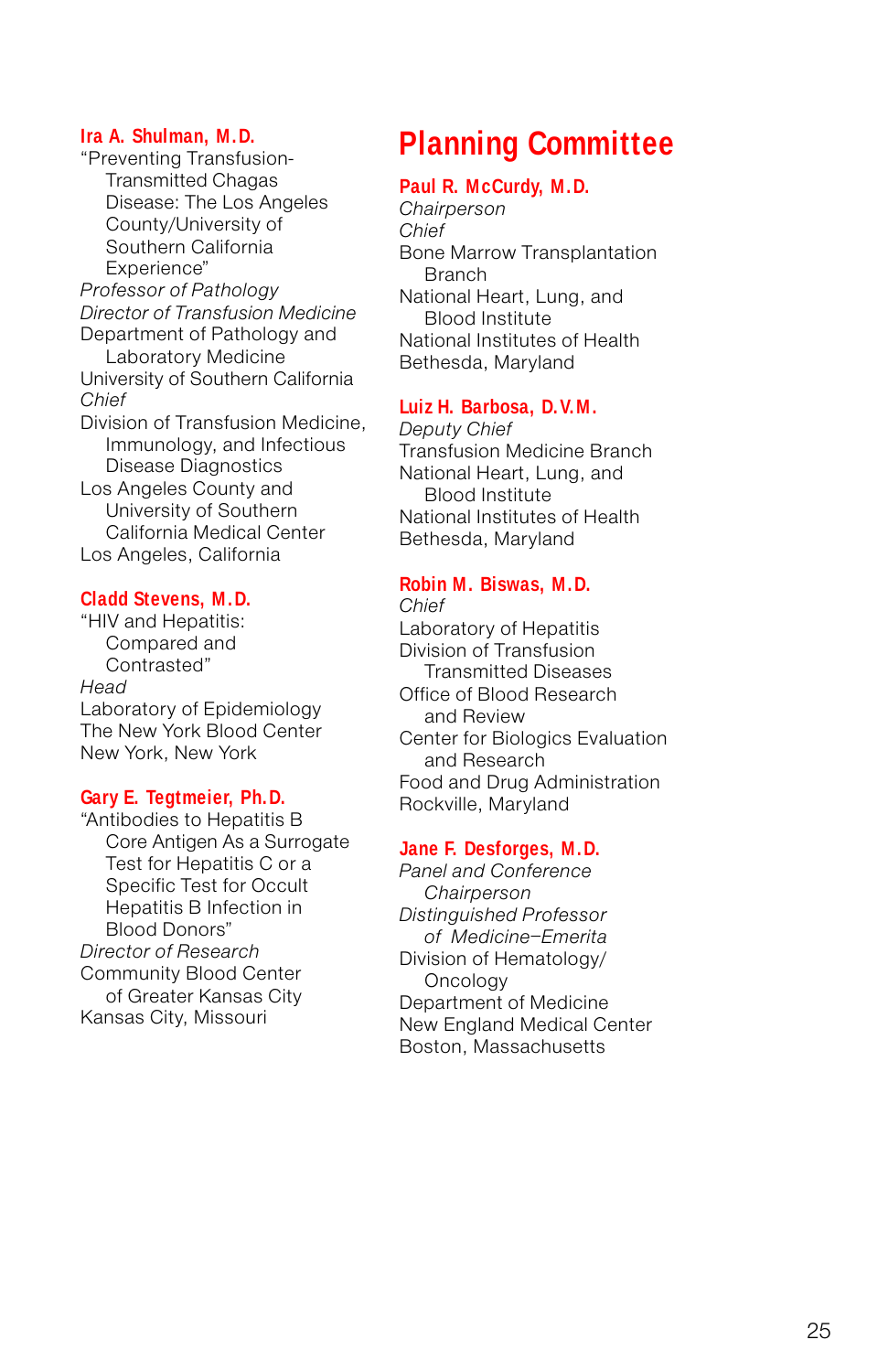#### **Roger Y. Dodd, Ph.D.**  Head

Transmissible Diseases **Department** Holland Laboratory American Red Cross Rockville, Maryland

#### **Jerry M. Elliott**

Program Analyst Office of Medical Applications of Research National Institutes of Health Bethesda, Maryland

#### **John H. Ferguson, M.D.**

**Director** Office of Medical Applications of Research National Institutes of Health Bethesda, Maryland

#### **William H. Hall**

Director of Communications Office of Medical Applications of Research National Institutes of Health Bethesda, Maryland

#### **Indira K. Hewlett, Ph.D.**

Laboratory Chief Division of Transfusion Transmitted Diseases Center for Biologics Evaluation and Research Food and Drug Administration Rockville, Maryland

#### **Paul V. Holland, M.D.**

Clinical Professor of Medicine Division of Hematology/ **Oncology** University of California at Davis Medical Center Medical Director/Chief Executive Officer Sacramento Medical Foundation Blood Center Sacramento, California

#### **Leslye D. Johnson, Ph.D.**  Chief

Enteric Diseases Branch Division of Microbiology and Infectious Diseases National Institute of Allergy and Infectious Diseases National Institutes of Health Bethesda, Maryland

#### **Harvey G. Klein, M.D.**

Chief Department of Transfusion Medicine Warrent Grant Magnuson Clinical Center National Institutes of Health Bethesda, Maryland

#### **George J. Nemo, Ph.D.**

Chief Transfusion Medicine Branch National Heart, Lung, and Blood Institute National Institutes of Health Bethesda, Maryland

#### **Elaine M. Sloand, M.D.**

Special Assistant to the Director AIDS Coordinator Office of the Director National Heart, Lung, and Blood Institute National Institutes of Health Bethesda, Maryland

#### **Ellen K. Sommer**

Public Affairs Specialist Communications and Public Information Branch Office of Prevention, Education, and Control National Heart, Lung, and Blood Institute National Institutes of Health Bethesda, Maryland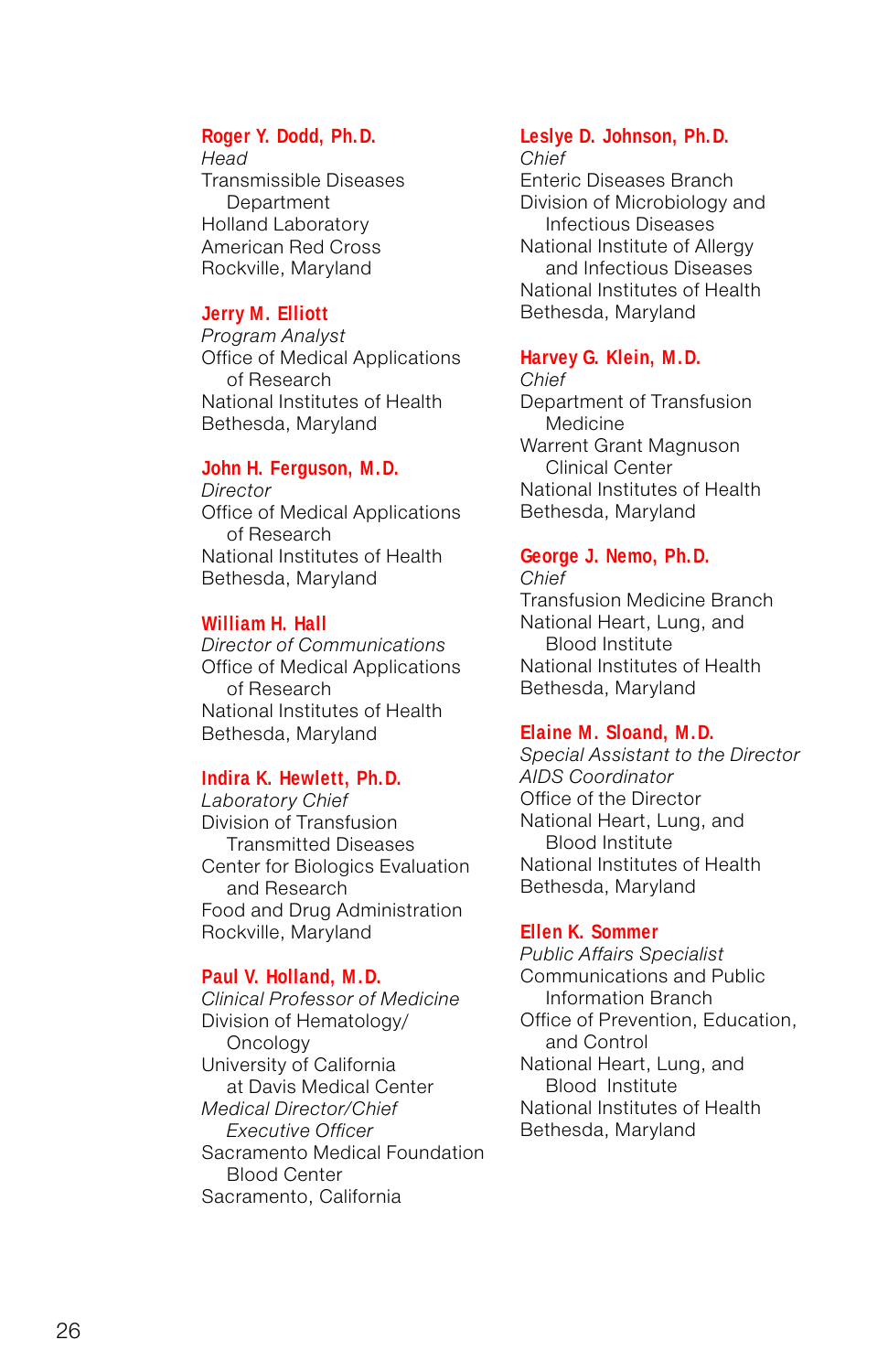# **Conference Sponsors**

#### **Office of Medical Applications**

**of Research, NIH**  John H. Ferguson, M.D. **Director** 

#### **National Heart, Lung, and Blood Institute**

Claude J. M. Lenfant, M.D. **Director** 

# **Conference Cosponsors**

#### **Department of Transfusion Medicine Warren Grant Magnuson Clinical Center, NIH**  Harvey G. Klein, M.D. Chief

#### **National Institute of Allergy and Infectious Diseases**  Anthony S. Fauci, M.D.

**Director**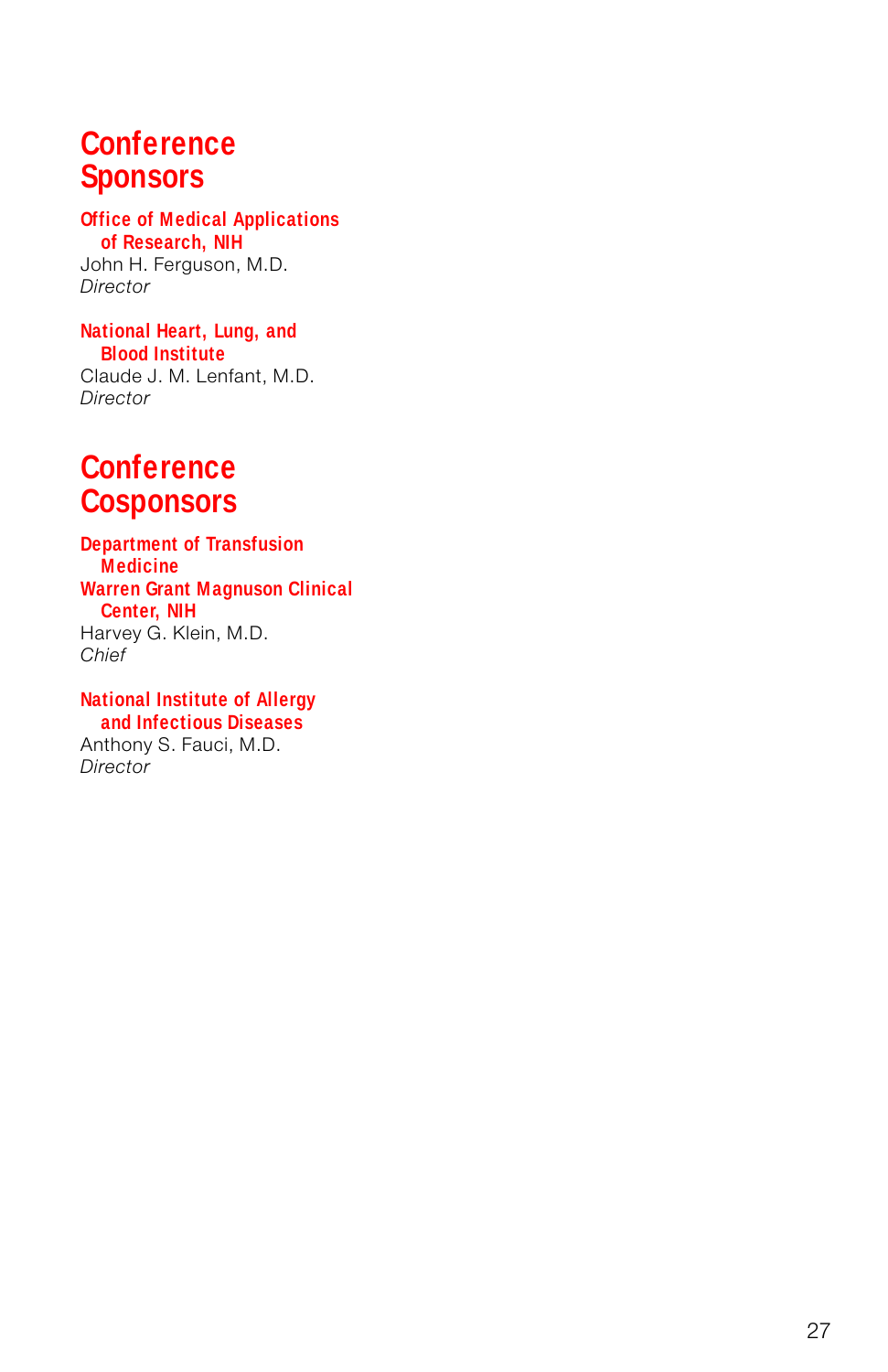# **Statement Availability**

Preparation and distribution of this statement is the responsibility of the Office of Medical Applications of Research of the National Institutes of Health. Free copies of this statement and bibliographies prepared by the National Library of Medicine are available from the Office of Medical Applications of Research, National Institutes of Health, or the NIH Consensus Program Information Service by 24-hour voice mail. In addition, free copies of all other available NIH Consensus Statements and NIH Technology Assessment Statements may be obtained from the following resources:

### **NIH Consensus Program Information Service**

P.O. Box 2577 Kensington, MD 20891 Telephone 1-800-NIH-OMAR (644-6627) Fax (301) 816-2494

### **NIH Office of Medical Applications of Research**

Federal Building, Room 618 7550 Wisconsin Avenue MSC 9120 Bethesda, MD 20892-9120

Full-text versions of statements are also available online through an electronic bulletin board system and through the Internet:

### **NIH Information Center BBS**

1-800-NIH-BBS1 (644-2271)

### **Internet**

**Gopher** gopher://gopher.nih.gov/Health and Clinical Information

World Wide Web http://text.nlm.nih.gov

ftp ftp://public.nlm.nih.gov/hstat/nihcdcs